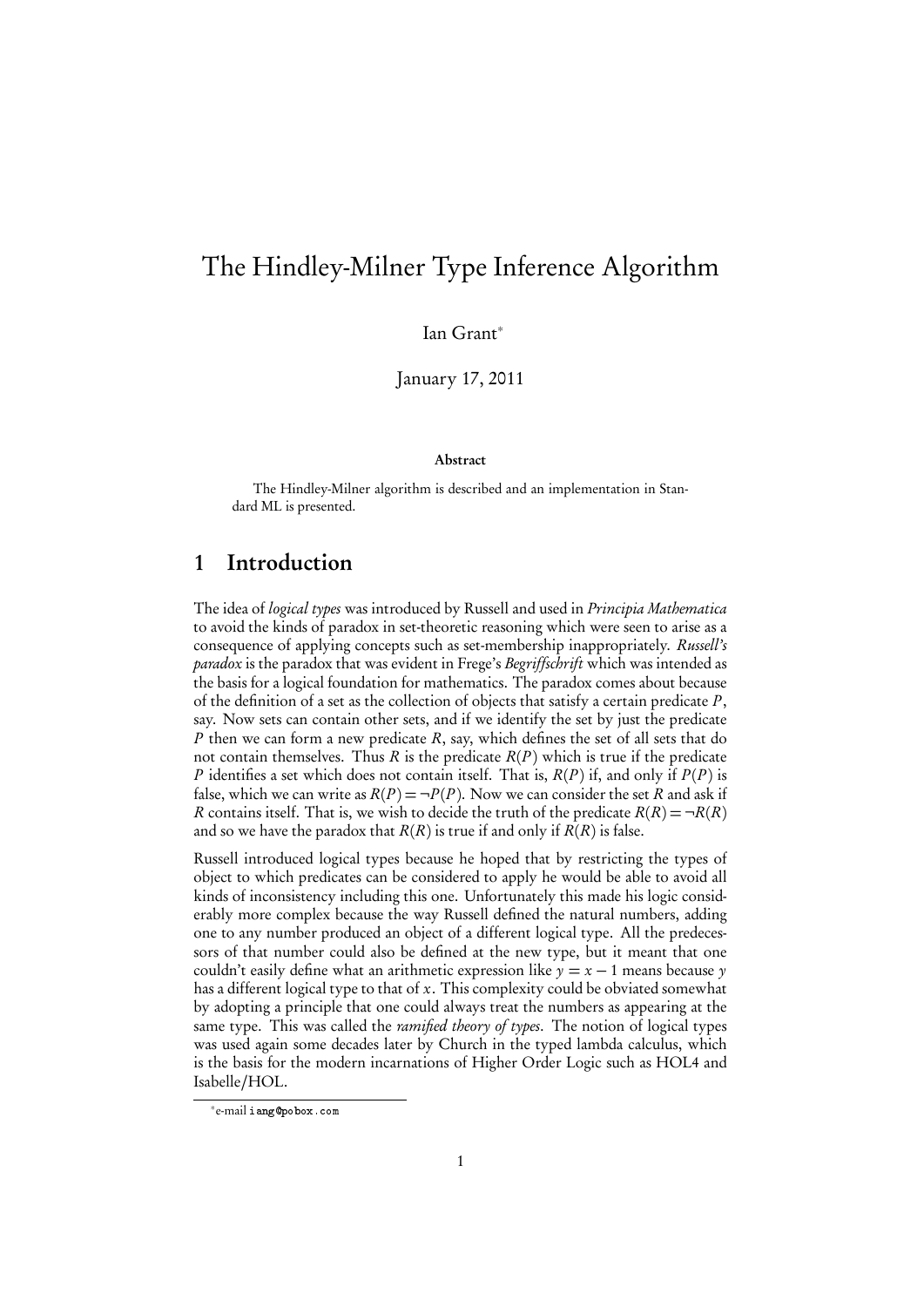#### 2 The lambda calculus

The  $\lambda$ -calculus is the language of expressions  $e \in Exp$  in variables  $x \in Var$  given by the grammar

e ::= x | e e' | λx.e

The variables are the set Var = {a, b, c, ..., x, y, z, x', y', z', x'', y'',...}.

The syntactic construct *λ*x.e binds the variable x in the expression e. Variables in lambda expressions occur either free or bound. A variable is bound if it is not free, and a variable is free if it is in the set FV(e) defined recursively as

$$
FV(e) = \begin{cases} FV(e_1) \cup FV(e_2) & \text{if } e = e_1 e_2 \\ FV(e_1) \setminus \{x\} & \text{if } e = \lambda x.e_1 \\ \{x\} & \text{if } e = x. \end{cases}
$$

The *beta reduction* relation  $\rightarrow$  is defined as the least congruence relation on expressions e such that

$$
(\lambda x.e_1)e_2 \rightarrow [e_2/x]e_1
$$

where [t/x]e means substituting the term t for each free occurrence of x in e. If there are free variables in  $e_2$  then bound variables in  $e_1$  must be renamed so that substitution does not result in the free variables in  $e_2$  becoming bound. This process of renaming bound variables is called *alpha conversion*.

A lambda expression is in normal form when there are no reductions that can be applied. Normal order reduction reduces the left-most, outer-most application of an abstraction. The weak normalisation theorem says that repeated normal order reduction always reaches a normal form, if there is one. Here are some examples of normal order beta reduction with alpha conversion.

$$
(\lambda f.\lambda x.f (f x))[\lambda f.\lambda x.f (f x)] \rightarrow \lambda x.(\lambda f.\lambda x.f (f x))[(\lambda f.\lambda x.f (f x))x]
$$
  
\n
$$
\rightarrow \lambda x.\lambda x'.(\lambda f.\lambda x.f (f x))[x]((\lambda f.\lambda x.f (f x))x x')
$$
  
\n
$$
\rightarrow \lambda x.\lambda x'.(\lambda x''.x (x x''))[(\lambda f.\lambda x.f (f x))x x']
$$
  
\n
$$
\rightarrow \lambda x.\lambda x'.x (x ((\lambda f.\lambda x.f (f x))[x] x'))
$$
  
\n
$$
\rightarrow \lambda x.\lambda x'.x (x ((\lambda x'''.x (x x''))[x')))
$$
  
\n
$$
\rightarrow \lambda x.\lambda x'.x (x (x (x x'))))
$$

Some lambda expressions do not have a normal form:

(*λ*x.x x)[*λ*x.x x] → (*λ*x.x x)[*λ*x.x x]  $\rightarrow (\lambda x. x x)[\lambda x. x x]$  $\rightarrow (\lambda x. x x) [\lambda x. x x] \cdots$ 

Church introduced types to the lambda calculus to prevent the inconsistencies that result from Russell's paradox being expressible in the ordinary untyped lambda calculus. In fact the existence of these so-called paradoxical combinators is what makes the untyped lambda-calculus a fully-functional language for representing all possible computations, including those of the *partial functions* which are functions  $f(x)$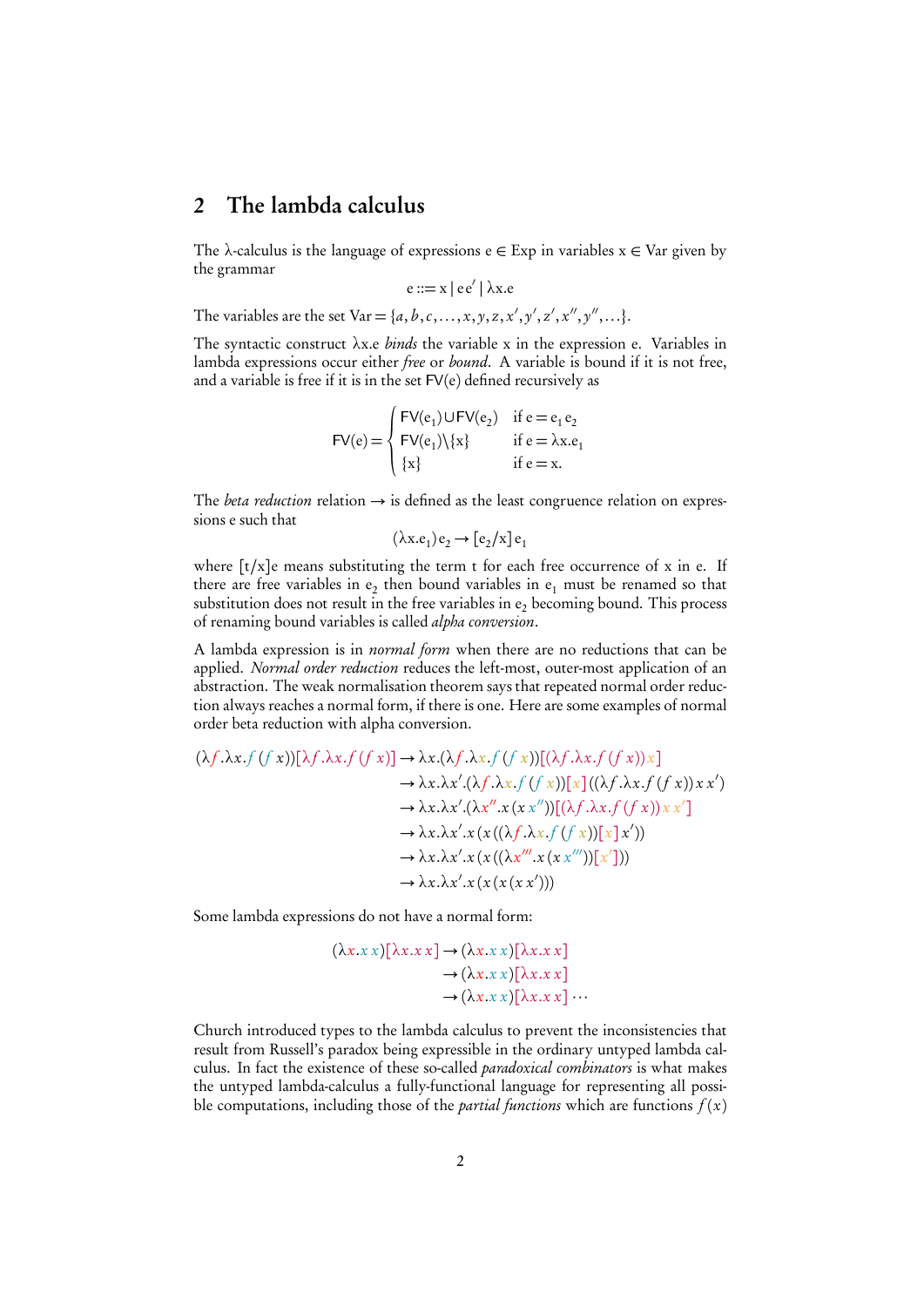which are not defined for some values of  $x$ . In computational terms, not defined means that the computation loops indefinitely without returning a result.

It was Church's student Haskell B. Curry who discovered that Russell's paradox could be expressed almost immediately as  $R \equiv \lambda x. \neg (x \, x)$  which gives  $R R \equiv \neg (R R)$ . The combinator

$$
\mathbf{Y} \equiv \lambda f.(\lambda x.f(x x)) \lambda x.f(x x)
$$

generalises this for any function  $f$ . Curry's Y combinator has the property that for every function F, the lambda term  $YF$  satisfies the equation  $YF = F(YF)$ . Thus the combinator Y finds a fixed-point  $Y F$  for any function F. Using such fixed-point combinators one may define any partial or total recursive function. Y has no normal form: it repeatedly applies  $f$ :

$$
\lambda f.(\lambda x.f(x x))[\lambda x.f(x x)] \rightarrow \lambda f.f((\lambda x.f(x x))[\lambda x.f(x x)])
$$
  

$$
\rightarrow \lambda f.f(f((\lambda x.f(x x))[\lambda x.f(x x)]))
$$
  

$$
\rightarrow \lambda f.f(f(f((\lambda x.f(x x))[\lambda x.f(x x)])))\cdots
$$

### 3 Interpreting lambda calculus

The abstract terms of the lambda calculus can be used to represent numbers and any other mathematical objects. The terms

$$
0 \equiv \lambda f. \lambda x. x \qquad \text{and} \qquad S \equiv \lambda n. \lambda f. \lambda x. n f(f x)
$$

represent the ordinal 0 and the successor function S which produces the next ordinal. Thus the term S0 which we saw earlier is the number  $1 \equiv \lambda f \cdot \lambda x \cdot f x$ . In general the Church numerals are the lambda terms

$$
\mathbf{n} \equiv \lambda f. \lambda x. [f^n] x
$$

where  $[f^n]$  x represents  $f(f \cdots (fx) \cdots)$  i.e. the *n*-fold application of f to x. The Church numerals thus each 'contain' some finite amount of recursion and this is sufficient to define the usual arithmetic operations. Addition is defined as

$$
ADD \equiv \lambda m.\lambda n.\lambda f.\lambda x. mf (nf x)
$$

This is a function with one argument  $m$  which evaluates to a function of one argument *n* which evaluates to number. This way of defining *n*-argument functions as n-fold compositions of abstractions is called *currying* and the resulting functions are called curried functions, after Curry.

A curried function can be partially applied to give another combinator. For example

$$
ADDSIX \equiv ADD\ 6 \rightarrow \lambda n.\lambda f.\lambda x.\,6f\,(n\,f\,x))
$$

is a combinator which adds six to its argument. If we apply this to 3 we get

$$
ADDSIX 3 \to \lambda f. \lambda x. 6 f (3 f x))
$$

and we see that the result will be the six-fold application of  $f$  to the result of the three-fold application of f to x, and this is just the nine-fold application of f to x which is the Church numeral 9.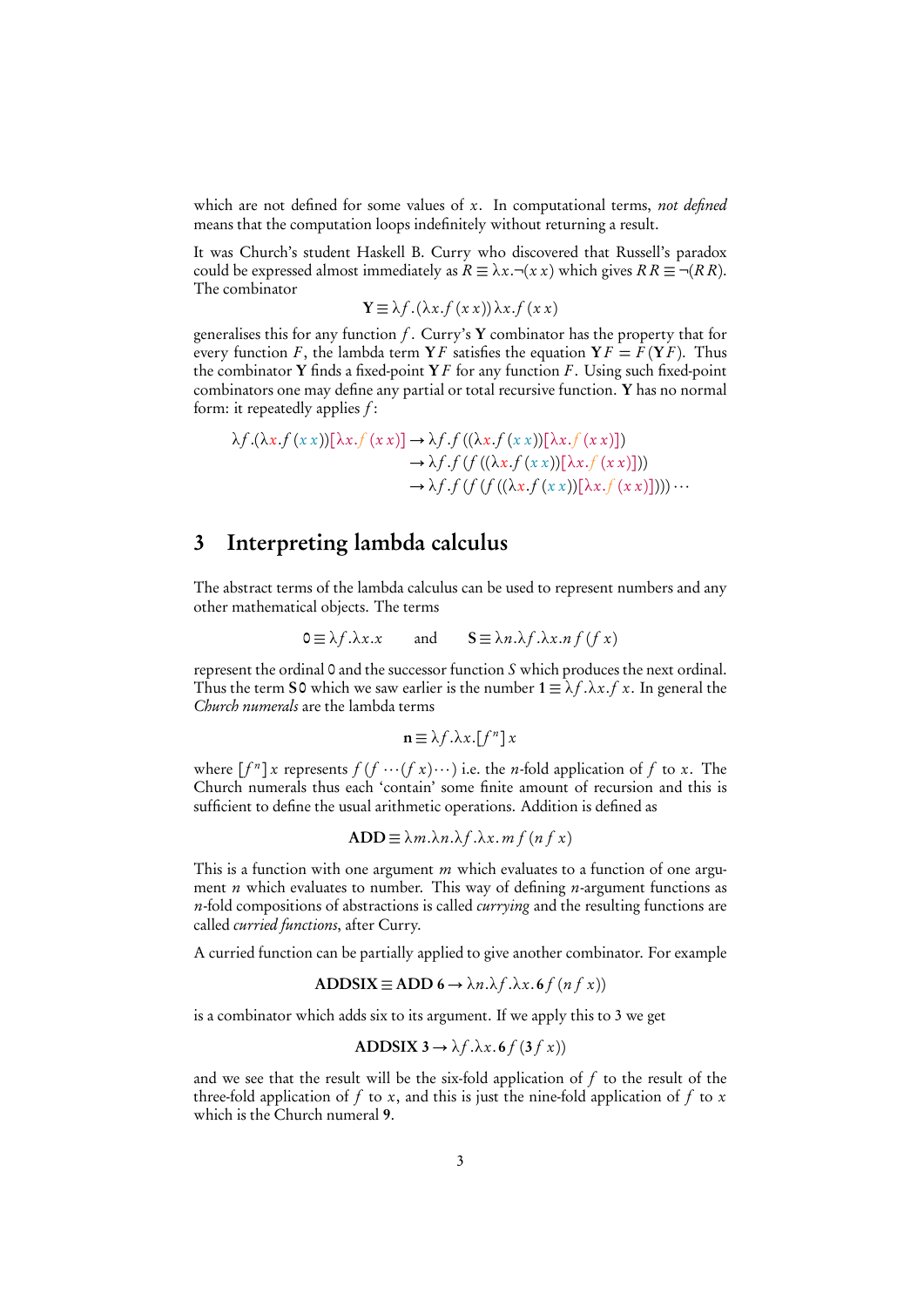Multiplication and exponentiation are similar

$$
MUL \equiv \lambda m.\lambda n.\lambda f.\lambda x.m (nf)x
$$

$$
EXP \equiv \lambda m.\lambda n.\lambda f.\lambda x.n m f x
$$

Subtraction is less obvious. Another student of Church's, Steven C. Kleene discovered how to express it. Since writing down a Church numeral  $n$  sets up an *n*-fold application of a function, subtraction could be done if one could define a predecessor function PRED which was the inverse of the successor function S. To do this, Kleene first found a way to represent pairs of numbers using the constructor

$$
PAIR \equiv \lambda x.\lambda y.\lambda f.f \; xy
$$

The operations FST and SND are the corresponding deconstructors

 $\text{FST} \equiv \lambda p \cdot p \lambda x \cdot \lambda y \cdot x$  and  $\text{SND} \equiv \lambda p \cdot p \lambda x \cdot \lambda y \cdot y$ .

Then the predecessor combinator can be defined by first defining a function g which, given a pair  $(x, \cdot)$ , produces the pair  $(f(x), x)$  so that  $g''(x, y) = (f''(x), f^{n-1}(x))$ . Thus

$$
G \equiv \lambda f \cdot \lambda p \cdot \text{PAIR}(f(\text{FST } p))(\text{FST } p)
$$

then the predecessor combinator is

$$
PRED \equiv \lambda n.SND (n (GS)(PAIR00))
$$

Thus PRED n reduces in one step to  $SND(n(GS)(PAIR00))$  and this is the second element of a pair  $(S^n \circ, S^{n-1} \circ)$ , which in turn is the *n*-fold application of GS to the pair (0,0). It is not very efficient, taking seventeen reductions to compute the predecessor of 1. See Appendix B for the details.

Subtraction may then be defined as

$$
SUB \equiv \lambda m.\lambda n.n \, PRED \, m.
$$

#### 4 Types

The aim of a type discipline is to constrain the statements of a formal language to just those that are well-defined according to some semantics. In the case of Russell's logical types the aim was to disallow impredicative definitions: those where a predicate refers to itself in its own definition. This is what happens when we define the Russell predicate which represents the set of all sets that do not contain themselves. It implicitly includes a reference to itself under the universally quantified 'sets that do not contain themselves' because it is a predicate which is itself defining a set.

The way the type discipline achieves this is by stratifying the expressions so that each expression may only include references to objects which are constructed at lower 'levels' of the hierarchy. In the system of Principia Mathematica, the levels are called orders and the order of an expression is one more than the highest order of any of the expressions it contains. In this way all the universally quantified statements like 'all sets that . . . ' are 'universally quantified' only over orders strictly lower than those at which they appear.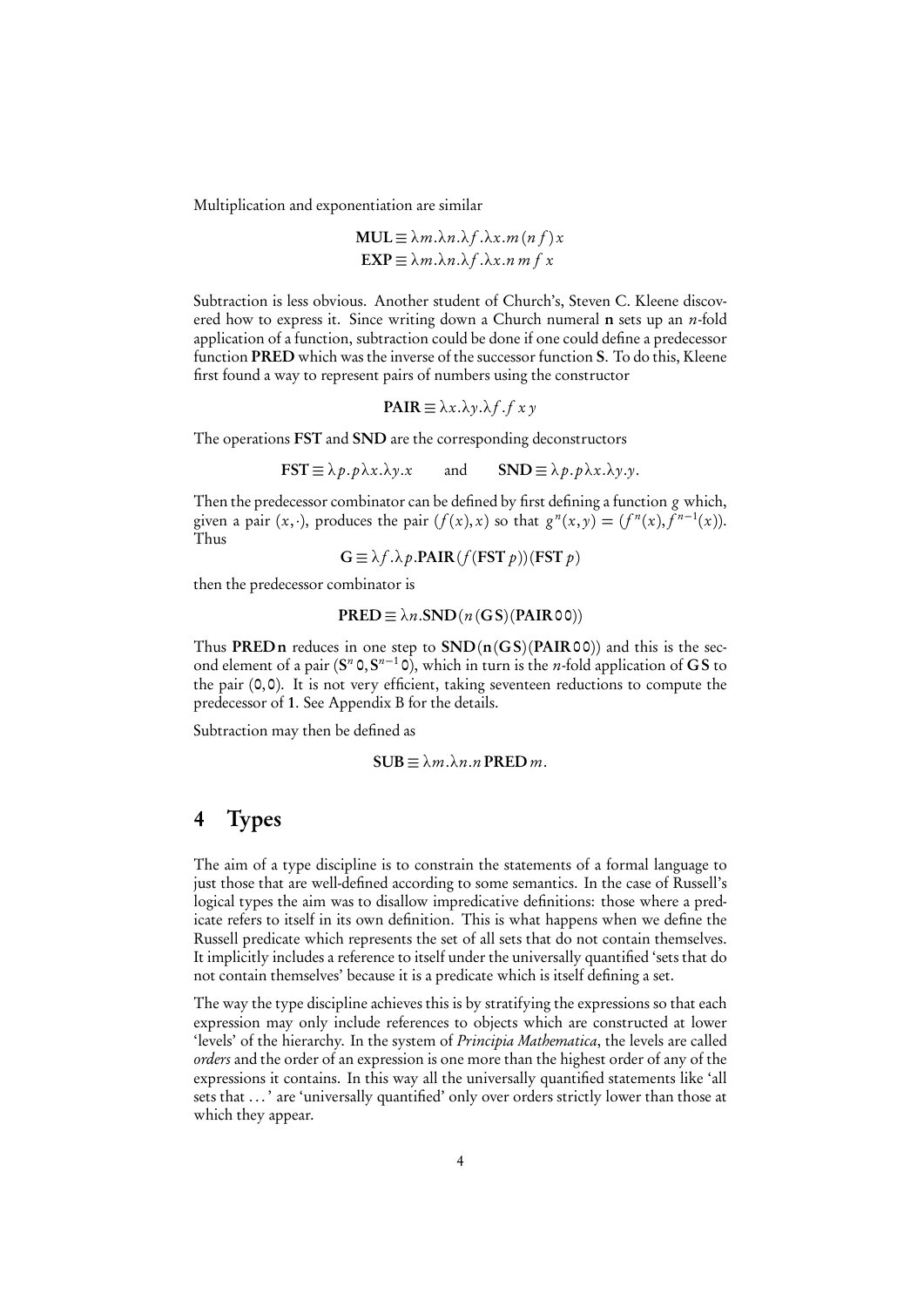Russell was attempting to define mathematics from an exact and precise foundation of logic. He therefore started with the most exact language and was obliged to remain within it for the entire project. This is extremely difficult and arduous and he was not particularly successful. Church's type system [1] was very similar, but he was working two decades after Russell. Consequently he was able to use Tarski's notion of *semantic definitions* in a meta-language. This allows one to define a more precise language in terms a less precise one. This is much more efficacious. Whereas Principia Mathematica was published<sup>1</sup> as three large volumes and took decades to produce, Church's system was equally powerful and was described in one 14 page paper, produced in a matter of months.

In Church's formulation of higher-order logic, many of the axioms and theorems are infinite schemas indexed by meta-language type variables. This is similar to the notion of typical ambiguity employed in Principia Mathematica, but it is strictly speaking not ambiguity in the types at all. Rather, the ambiguity—if it is such—is contained entirely in the meta-language where the type variables can range over all types. This was carried through to the proofs of the theorems which were considered to be *metamathematical* in that they were schemas of proofs such that any one of the infinite set of theorems represented by the schema would be provable at the given type.

Church's types were syntactically bound to the lambda terms. Every term had to be typed and the types were attached to the symbols as subscripts. What I show here is a scheme due to Curry where the types are defined as a predicate which is separate from the syntax.

Given a set *ι* of types of individuals, we can define simple types *τ* using the grammar

$$
\tau ::= \iota \:|\: \tau \to \tau
$$

We then specify a type predicate based on a set of assumptions  $\Gamma = \{x_1 : \tau_1, x_2 : \tau_2, \ldots\}$ where each  $x_i : \tau_i$  gives the type  $\tau_i$  of the variable  $x_i$ . The type predicate  $\Gamma \vdash e : \tau$ is to be read 'The expression e has type *τ* under assumptions Γ' and it is true if and only if it has a derivation using the rules

TAUT:

\n
$$
\frac{\Gamma \vdash e : \tau' \to \tau \quad \Gamma \vdash e' : \tau'}{\Gamma \vdash e : \tau' \quad \text{ABS: } \frac{\Gamma_x \cup \{x : \tau'\} \vdash e : \tau}{\Gamma \vdash (\lambda x . e) : \tau' \to \tau}}
$$

where  $\Gamma_x$  is  $\Gamma$  without any assumptions about the variable x. For example here is a derivation of the type of the term  $\lambda f \cdot \lambda x \cdot x$ 

$$
\text{ABS:} \frac{f: \tau, x: \tau' \vdash x: \tau'}{f: \tau \vdash (\lambda x. x): \tau' \rightarrow \tau'}
$$
\n
$$
\text{ABS:} \frac{f: \tau \vdash (\lambda x. x): \tau' \rightarrow \tau'}{\vdash (\lambda f. \lambda x. x): \tau \rightarrow \tau' \rightarrow \tau'} \quad (*)
$$

<sup>&</sup>lt;sup>1</sup>In the first instance at the authors' personal expense!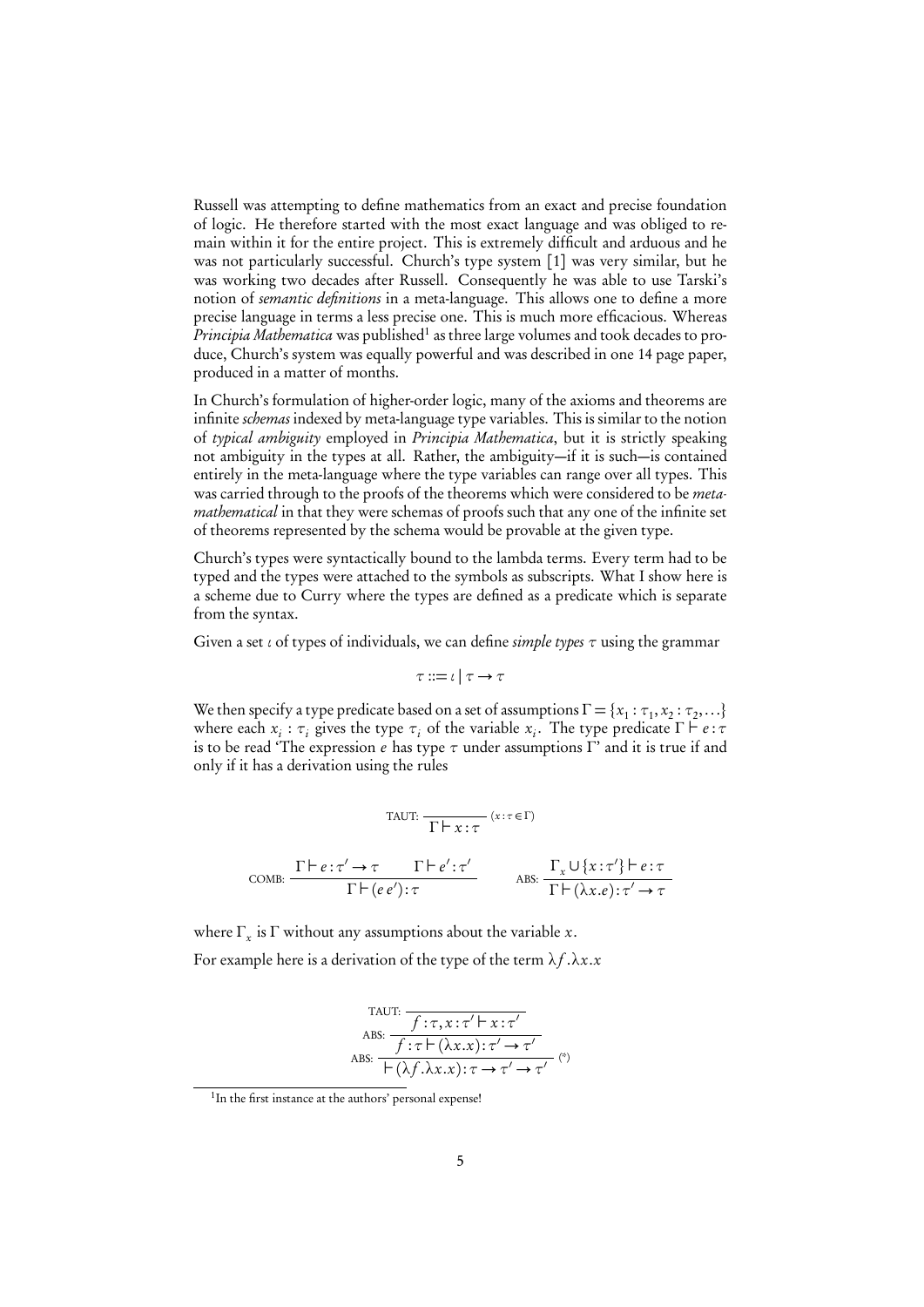Thus for any types  $\tau$  and  $\tau'$  the expression  $\lambda f.\lambda x.x$  is well-typed. Here  $\tau$  and  $\tau'$  are not themselves types, they are meta-language variables which are placeholders for actual types like *ι* → *ι* or (*ι* → *ι*) → *ι*. Similarly *ι* is a placeholder for a type constant like boolean or integer in some actual language: the language of simple types is an *abstract* language. Appendix C gives the derivation for the type  $(\lambda n.\lambda f.\lambda x.n f(fx))\lambda f.\lambda x.x$ .

As one would hope, restricting the lambda calculus to the expressions that can be simply-typed, the fixed-point combinators are no longer available. For example, if we attempt to type the  $Y$  combinator

$$
\text{COMB: } \frac{f: \tau \to \tau' \vdash (\lambda x.f(x x)) : \tau'' \to \tau'' \qquad f: \tau \to \tau' \vdash (\lambda x.f(x x)) : \tau'''}{f: \tau \to \tau' \vdash (\lambda x.f(x x)) \lambda x.f(x x) : \tau''}
$$
\n
$$
\xrightarrow{\text{ABS: } \vdash (\lambda f.(\lambda x.f(x x)) \lambda x.f(x x)) : (\tau \to \tau') \to \tau''}
$$

we find we need  $\tau''' = \tau''' \to \tau'' = (\tau''' \to \tau'') \to \tau'' = \cdots$  which cannot be satisfied by any simple type.

It is not just the fixed-point combinator Y which is un-typable. If a term  $t$  is strongly normalisable then this means that there are no infinite reduction sequences beginning with t. The strong normalisation theorem proves that every term in the simply-typed lambda calculus is strongly normalisable. Thus all terms are defined and so all functions represented in the simply-typed lambda calculus are total functions.

This discipline carries a penalty however, because whenever one applies a Church numeral to a function, as happens in the definitions of addition ADD and the predecessor function PRED, one obtains a result which is at a higher type than the operand. If we use Church's very efficient device of using *α*' to denote the type  $(\alpha \to \alpha) \to \alpha \to \alpha$  and  $\alpha''$  the type  $(\alpha' \to \alpha') \to \alpha' \to \alpha'$  etc. then the type of the predecessor function PRED is  $\alpha'' \rightarrow \alpha'$ . In other words, the result is at a type one level lower than that of the operand.<sup>2</sup>

This complicates the proof schemas considerably and Church repeatedly needs to use devious inductive applications of a type-raising operator T :*α* → *α* 0 to prove theorems like his denouement, the theorem schema 43*<sup>α</sup>* :

$$
N_{o\alpha'}(n_{\alpha'})\mathbin{\Rightarrow} P_{\alpha'\alpha'}(S_{\alpha'\alpha'}(n_{\alpha'}))=n_{\alpha'}.
$$

which says<sup>3</sup> 'at type  $\alpha'$ , if n is a number then the predecessor of the successor of n is n.'

The difficulties arise because there is no typical ambiguity in the object language. Every instance of a meta-language proof schema indexed by a meta-language type variable  $\alpha$  is at some definite type.

#### 5 The ML type discipline

Every ML term has a type. The basic types are bool, int, string etc. Other types like lists: *α* list and pairs *α* \* *β* are built using type constructors which are functions acting

<sup>&</sup>lt;sup>2</sup>In Church's system it was *two* levels lower because his pairing operator had the type  $\alpha' \to \alpha' \to \alpha''$ .

<sup>3</sup>The subscripts are the types, where the type *βα* is the type of functions from *α* to *β* and the type o is the type of propositions, i.e. truth values.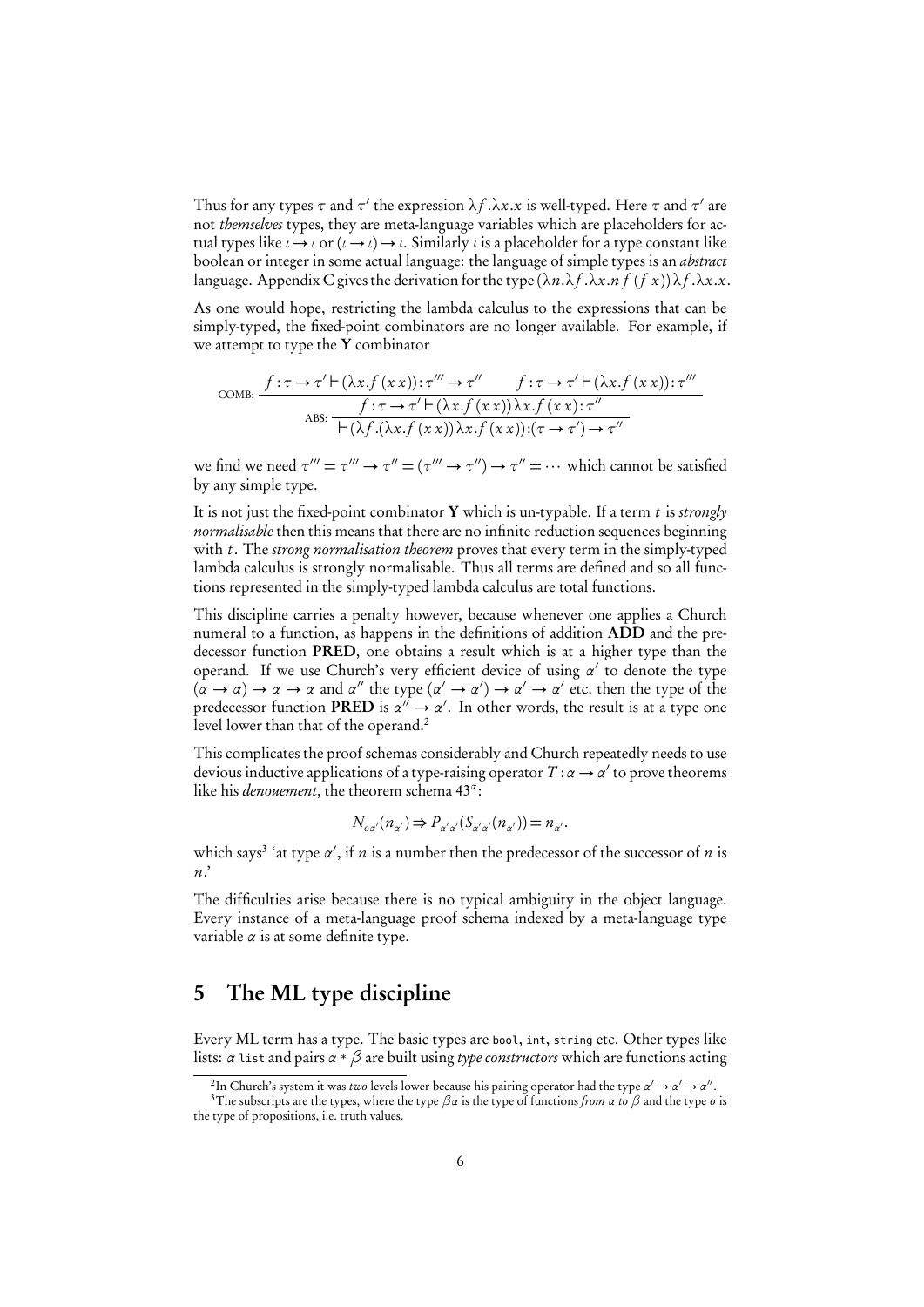on types instead of values. Here *α* and *β* are type variables which can be instantiated to any type. This parameterisation means that ML types are not simple types, they are polymorphic.

In ML the function space type constructor which takes the role of  $\lambda$  is written fn so the lambda expression  $\lambda x.x$  is coded in ML as fn  $x \Rightarrow x$ . Thus we may code the Church numeral 2 as

```
val two = fn f => fn x = f (f x)
```
then ML gives it the type  $\sigma_2 = \forall \alpha . (\alpha \rightarrow \alpha) \rightarrow \alpha \rightarrow \alpha$  which means that the function two can be applied to any function of type *α* → *α* whatever the actual type *α*, to yield a function of type  $\alpha \rightarrow \alpha$ . This is the *most general type* for that expression in a sense that will be made precise later on, however note for now that the Church numeral 1 when coded in ML as

val one = fn f => fn  $x =$  f  $x$ 

is given the type  $\sigma_1 = \forall \alpha \beta . (\alpha \to \beta) \to \alpha \to \beta$  which is more general than  $\sigma_2$  in that if we choose  $\beta = \alpha$  in  $\sigma_1$  then we have  $\sigma_2$ . One says that  $\sigma_2$  is a generic instance of  $\sigma_1$ . The type assigned to 2 is the most general, given that the types of the domain and the codomain must be the same, because in the expression  $f(f x)$  the function is applied to the values it produces. This is not the case for 1 and so there  $f$  may produce values of a different type to those in its domain.

Yet more general still is the type of the Church numeral 0

val zero = fn f => fn  $x =$   $\times$ 

which is  $\sigma_0 = \forall \alpha \beta \cdot \alpha \rightarrow \beta \rightarrow \beta$ . This is because f is not applied so the type assigned to  $f$  need not be restricted to function types, it could be any individual type too.

The notation  $\sigma_2 < \sigma_1 < \sigma_0$  is used to indicate that  $\sigma_2$  is a generic instance of  $\sigma_1$  which is itself a generic instance of  $\sigma_{\text{o}}.$  Here the letters  $\sigma_i$  refer to *type-schemes* rather than mere types, and they are metalanguage variables like  $\tau_i$ , but the variables  $\alpha, \beta, \gamma$  are type variables in the object language. The distinction is a subtle but important one.

The effect of having type variables is to allow genuine typical ambiguity in the object language itself, not just in the meta-language. In Milner's type system the infinite tower of types of the Church numerals collapses to just the generic instances of the type-scheme  $\sigma_0 = \forall \alpha \beta \ldots \alpha \rightarrow \beta \rightarrow \beta$ . For example the following ML declarations directly code the function PRED and apply it to the Church numeral 6:

```
fun num 0 = (fn \ f \Rightarrow fn \ x \Rightarrow x)<br>| num n = (fn \ f \Rightarrow fn \ x \Rightarrow f (num (n-1) \ f \ x))
val zero = fn f => fn x => x
val succ = fn n => fn f => fn x => n f (f x)
val pair = fn x => fn y => fn f => f x y
val fst = fn p => p (fn x => fn y => x)<br>val snd = fn p => p (fn x => fn y => y)
val g = fn f => fn p => (pair (f (fst p)) (fst p))<br>val pred = fn n => (snd (n (g succ) (pair zero zero)))
val pred6 = (pred (num 6))
```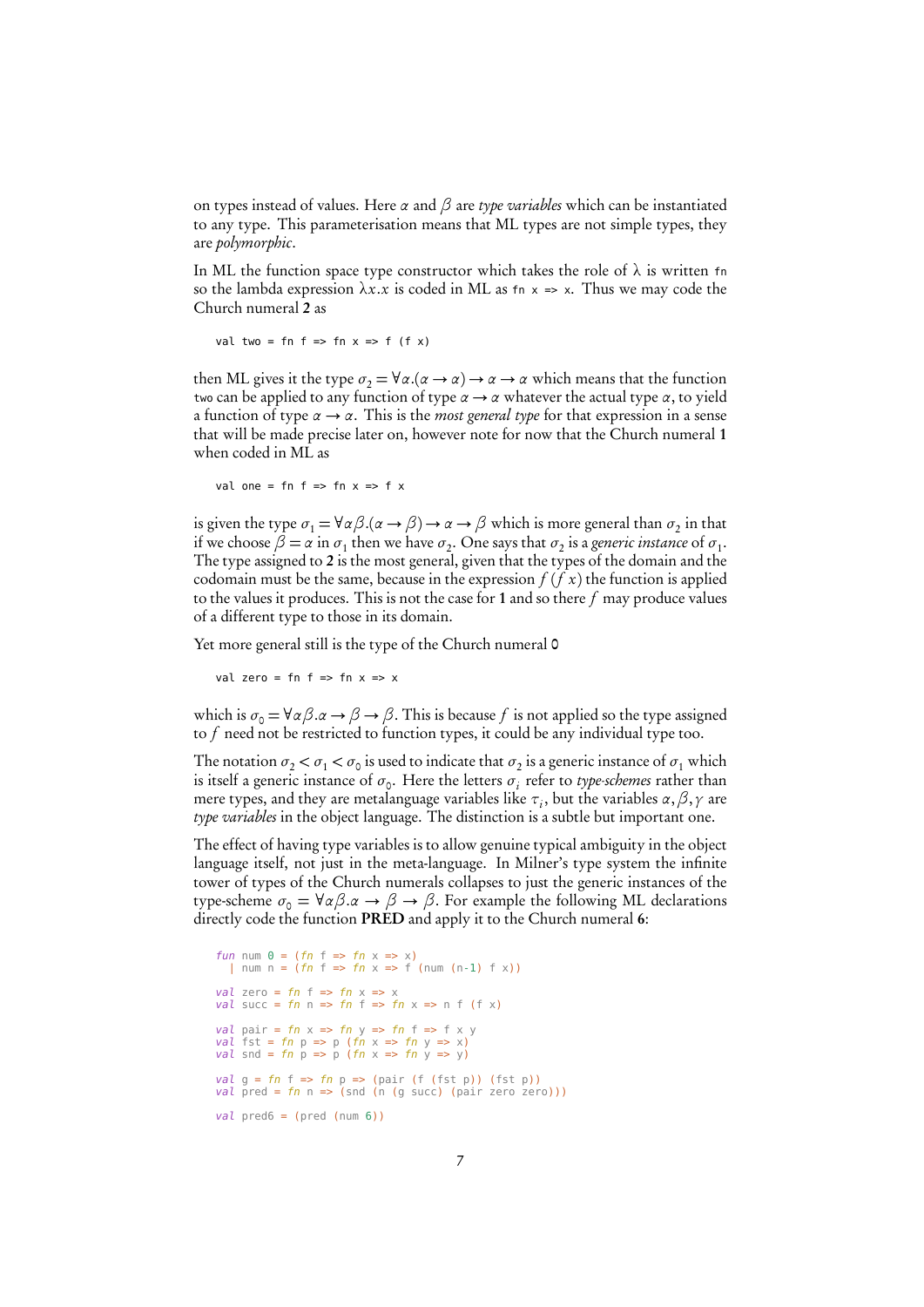ML deduces the type-scheme<sup>4</sup>  $\sigma_2$  for the predecessor of 6. This is the same typescheme as 6 itself. Thus the technical difficulties which Church had to deal with those of numbers appearing at different types—disappear completely and the proof of Church's 43<sup>*a*</sup> can now be carried out quite straightforwardly.<sup>5</sup>

ML will not type the Y combinator, nor any other lambda expressions that do not have a normal form. Nevertheless ML is a Turing complete language because it allows recursive function definitions which it treats as if there were a fixed-point combinator fix which may be written in ML as

fun fix  $f = f$  (fn  $x \Rightarrow f$ ix f  $x$ )

and to which ML assigns a type  $\forall \alpha \beta . ((\alpha \rightarrow \beta) \rightarrow (\alpha \rightarrow \beta)) \rightarrow \alpha \rightarrow \beta$ .

Although there are some 400 lines of standard ML in this document there is not one single explicit type annotation. Yet every statement is type-checked before being run. All ML compilers and many other languages use the *Hindley-Milner* algorithm [3, 5] to infer the most general types of expressions. This allows programs to be written with very few explicit type annotations, but still to benefit from type checking.

#### 6 Unification

The type inference algorithm uses Robinson's *unification* algorithm [7] which was intended as a scheme for choosing instantiations of universally quantified variables in theorem proving with resolution which is the basis for logic programming languages like PROLOG. Unification is easier to understand in terms of functions with arguments than in terms of binary infix operators like the function type constructor  $\rightarrow$ so we will interpret the latter as functions of two arguments. Type constants like *ι* can be considered as constant functions (i.e. ones that take no arguments and return a value). We will also be able easily to extend the language to include other type constructors such as one for polymorphic lists by introducing a unary type constructor function with an associated type-scheme.

Hence we will describe unification as working with functions like  $f(x, y)$  and constants like *a* and *b* which represent type constructors like  $\alpha \rightarrow \beta$  and *ι* respectively. In the following we will also assume that italic Roman letters  $x$ ,  $y$  and  $z$  are variables.

Unification is a recursive algorithm for determining a substitution of terms for variables (i.e. a variable assignment) that makes two terms equal. For example we can unify  $f(a, y)$  with  $f(x, f(b, x))$  with the substitution  $\lbrack a/x, f(b, a)/y \rbrack$  which should be read 'substitute a for x and then substitute  $f(b,a)$  for y'. The substitution S is the composition  $S = [f(b, x)/y] \circ [a/x]$  of the two separate substitutions  $[a/x]$  and  $[f(b,x)/y]$ . Note that composition of substitutions is right to left so that we perform the rightmost first, and we apply the rightmost to the leftmost in the process of composing. The order matters. It is easy to see that the substitution S applied to  $f(a, y)$  gives  $f(a, f(b, a))$  and when applied to  $f(x, f(b, x))$  yields the same. Thus we say S is a *unifier* of  $f(a, y)$  and  $f(x, f(b, x))$ .

<sup>&</sup>lt;sup>4</sup>Provided *value polymorphism* is not in effect. If it is, as in Moscow ML by default, then the type variable in the resulting type will not be quantified.

<sup>&</sup>lt;sup>5</sup>It is still a meta-mathematical proof schema because it requires induction, but it is much simpler.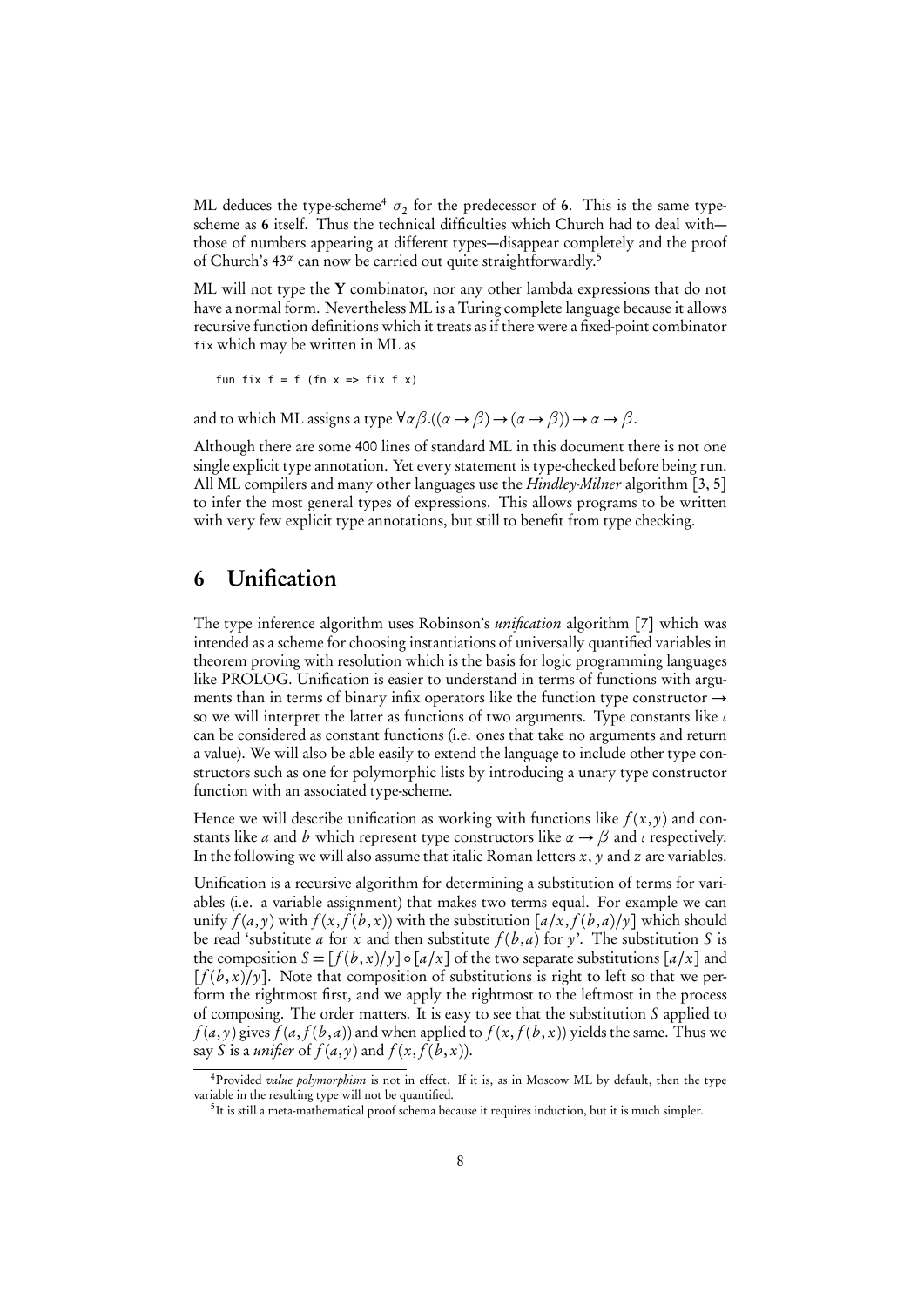The unification algorithm finds the *most general unifier* of two terms, which is a unifier U with the property that if there is any other unifier  $S'$  of those two terms then there is some substitution T such that  $T \circ U$  yields the unifier S'. In other words every other unifier  $S'$  can be seen as a particular case of the most general unifier  $U.$ 

Unification is not always possible. For example one cannot unify two different functions like  $f(a, b)$  and  $g(x, y)$  because we treat functions and constants as different from variables and we only assign to variables. For the same reason one cannot unify two constants like *a* and *b*. Functions must also occur with the same *arity*, for example one cannot unify  $f(a, b)$  and  $f(x)$ . Lastly, one cannot unify a variable like x and a function like  $f(x,...)$  which is applied to x because any substitution would not yield the same term when applied to both x and  $f(x,...)$ . It is this fact that means that lambda expressions with no normal forms cannot be typed in ML when written as functions. Recall the type  $\tau''' = \tau''' \rightarrow \tau''$  which we needed to type the **Y** combinator; putting  $f(x, y)$  for the type constructor  $x \to y$  we find we need x and y such that  $x = f(x, y)$ . In order to unify x and  $f(x,...)$  one would need some notion of a fixed-point operator acting on  $g$  which we could consider the solution in  $x$  to the equation  $x = f(x,...)$ . In the absence of this we therefore need:

#### Algorithm (Occurs check)

A variable x occurs in a term t if and only if  $t = f(s_1, s_2, \ldots, s_n)$  for  $n > 0$  and either  $s_i = x$  or x occurs in  $s_i$  for some  $i = 1, 2, ..., n$ .  $\Box$ 

The unification algorithm is described recursively on the structure of terms.

#### Algorithm (Unification)

To find the most general unifier  $U = \text{MGU}(t, t')$  of terms t and t'

- (i) If  $t = x$  and  $t' = y$  then  $U = [x/y]$ .
- (iia) If  $t = x$  and  $t' = f(s_1, s_2, \dots, s_n)$  and x does not occur in t' then  $U = [t'/x]$ .
- (iib) If  $t = f(s_1, s_2, \dots, s_n)$  and  $t' = x$  and x does not occur in t then  $U = [t/x]$ .
- (iii) If  $t = a$  and  $t' = a$  then  $U = []$ .
- (iv) If  $t = f(s_1, s_2, \dots, s_n)$  and  $t' = f(s_1, s_2, \dots, s_n)$  then  $U = \text{MGU}(f(U_1s_2, U_1s_3, \ldots, s_n), f(U_1s'_2))$  $C_2, U_1 s_3'$  $(\zeta_3',\ldots,\zeta_n)) \circ U_1$ where  $U_1 = \text{MGU}(s_1)$  $s'_1, s'_1$  $\binom{7}{1}$ .

In any other circumstances the algorithm fails.

The code in figure 1 implements unification on a datatype of terms. It consists of the datatype definition and then definitions of the operations of substitution (subs) and composition of lists of substitutions (compose), followed by the unification algorithm itself. Appendix E contains code for printing terms (ppterm) and substitutions (ppsubs).

We make meta-language copies of the variables and use ML expressions to construct terms. Here is an example of unifying  $j(x, y, z)$  with  $j(f(y, y), f(z, z), f(a, a))$ . The MGU of which is

$$
[f(f(f(a,a),f(a,a)),f(f(a,a),f(a,a)))/x,f(f(a,a),f(a,a))/y,f(a,a)/z].
$$

 $\Box$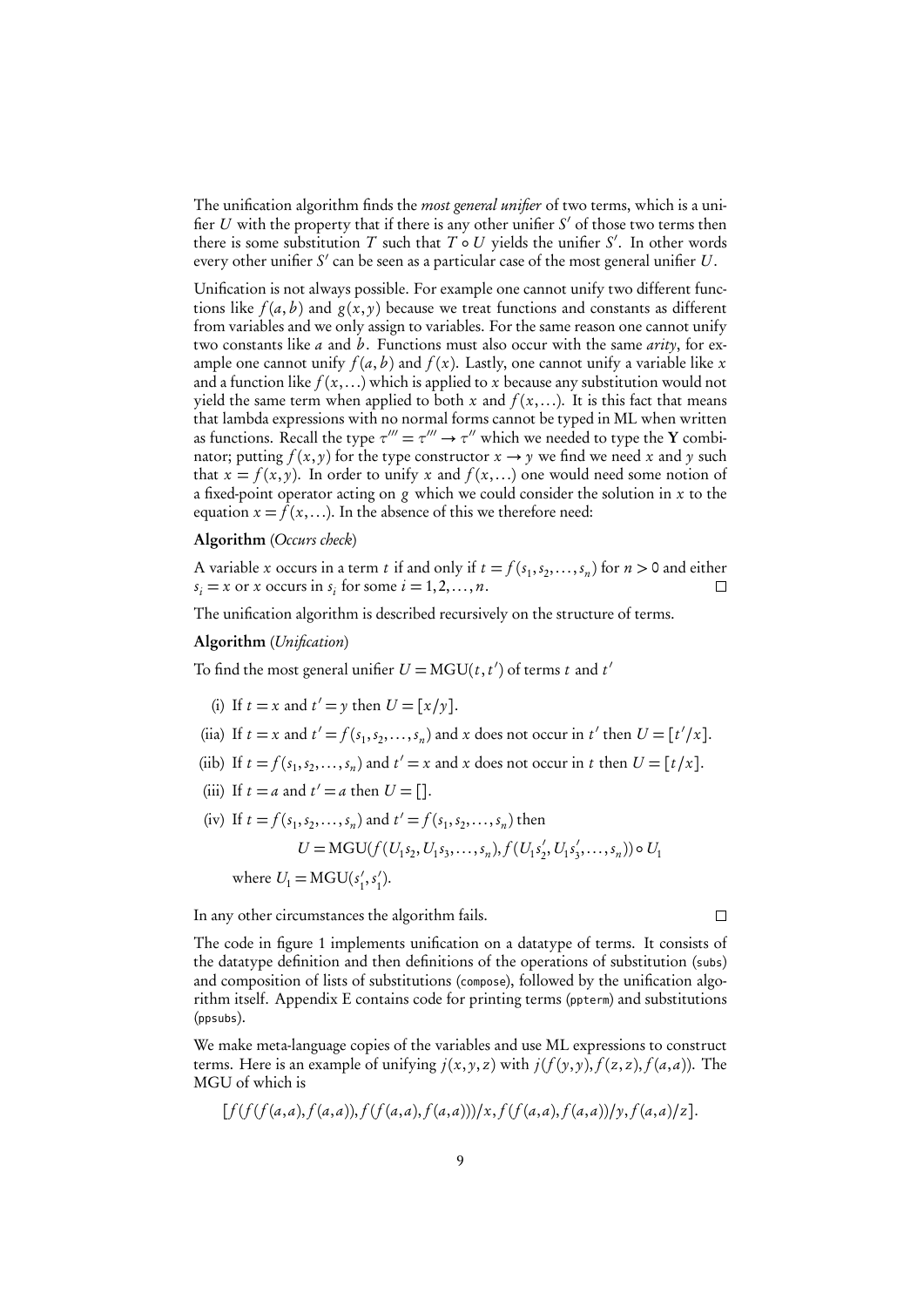```
datatype term = Tyvar of string
| Tyapp of string * (term list)
 fun subs [] term = term
| subs ((t1,v1)::ss) (term as Tyvar name) =
if name=v1 then t1 else subs ss term
     | subs _ (term as Tyapp(name,[])) = term<br>| subs l (Tyapp(name,args)) =
               let fun arglist r [] = rev r
| arglist r (h::t) =
                                      arglist ((subs l h)::r) t
               in
Tyapp(name, arglist [] args)
              end
fun compose [] s1 = s1
     | compose (s::ss) s1 =
let fun iter r s [] = rev r
| iter r s ((t1,v1)::ss) =
                                iter (((subs [s] t1), v1) : r) s ss
             in
                 compose ss (s::(iter [] s s1))
            end
exception Unify of string
fun unify t1 t2 =
      let fun iter r tl t2 =
               let fun occurs v (Tyapp(name,[])) = false<br>
| occurs v (Tyapp(name,((Tyvar vn)::t))) =<br>
if vn=v then true else occurs v (Tyapp(name,t))<br>
| occurs v (Tyapp(name,t)) =<br>
occurs v s orelse occurs v (Tyapp(name,t))
               | occurs v (Tyvar vn) = vn=v<br>
fun unify_args r [] [] = rev r<br>
| unify_args r [] = raise Unify "Arity"<br>
| unify_args r [] = raise Unify "Arity"<br>
| unify_args r (t1::tls) (t2::t2s) =<br>
unify_args (compose (iter [] (subs r t1
        in
               case (t1,t2) of<br>
(Tyvar v1,Tyvar v2) => if (v1 = v2) then [] else ((t1, v2)::r)<br>
| (Tyvar v,Tyapp(_,[])) => ((t2, v)::r)<br>
| (Tyapp(_,[]),Tyvar v) => ((t1, v)::r)<br>
| (Tyapp(_,[]),Tyvar v) => ((t1, v)::r)<br>
| (Tyapp _,Tyvar 
                if (Tyapp (name1, args1), Tyapp (name2, args2)) =><br>if (name1=name2)
                                       then unify_args r args1 args2
else raise Unify "Const"
        end
in
     iter [] t1 t2
end
```
Figure 1: Unification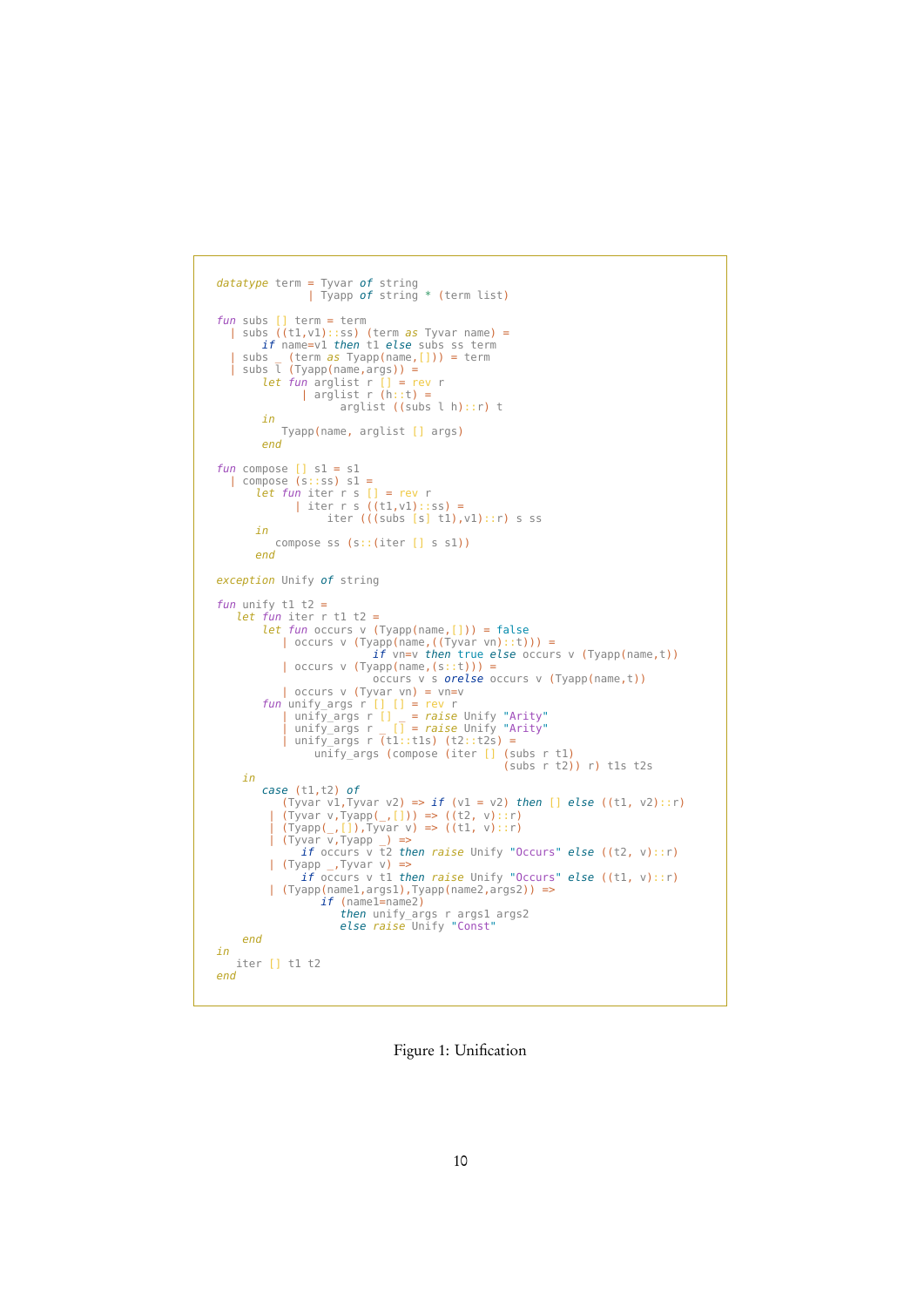```
val x = Tyvar "x"val y = Tyvar "y"
val z = Tyvar "z"
fun apply s \, l = \text{Tyapp}(s, l)val a = apply "a" []
fun j(x, y, z) = apply "j" [x, y, z]
fun f(x, y) = apply "f" [x, y]
val t1 = j(x,y,z)
val t2 = j(f(y,y), f(z,z), f(a,a));
val U = unify t1 t2:
ppsubs U;
```
## 7 Hindley-Milner Type Inference

The algorithm is defined for a simple language of expressions  $e$  over variables  $x$  defined by the grammar

$$
e ::= x \mid e \, e' \mid \lambda x. e \mid \text{let } x = e \, \text{in } e'
$$

and another of types *τ* and type-schemes *σ*, over a set of type variables *α* and a set of primitive types *ι*.

$$
\tau ::= \alpha \mid \iota \mid \tau \to \tau
$$

$$
\sigma ::= \tau \mid \forall \alpha \sigma
$$

The variables bound under universal quantifiers are called generic type variables and others are free variables.

Type derivations are with respect to the rules:

TAUT: 
$$
\frac{\Gamma \vdash e : \sigma}{\Gamma \vdash x : \sigma}
$$
 (x:  $\sigma \in \Gamma$ )  
\n $\text{PST: } \frac{\Gamma \vdash e : \sigma}{\Gamma \vdash e : \sigma'}$  ( $\sigma > \sigma'$ )  
\nGEN:  $\frac{\Gamma \vdash e : \sigma}{\Gamma \vdash e : \forall \alpha \sigma}$  (a not free in  $\Gamma$ )  
\n $\text{COMB: } \frac{\Gamma \vdash e_1 : \tau' \rightarrow \tau \quad \Gamma \vdash e_2 : \tau'}{\Gamma \vdash (e_1 e_2) : \tau}$   
\n $\text{ABS: } \frac{\Gamma_x \cup \{x : \tau'\} \vdash e : \tau}{\Gamma \vdash (\lambda x . e) : \tau' \rightarrow \tau}$ LET:  $\frac{\Gamma \vdash e_1 : \sigma \quad \Gamma_x \cup \{x : \sigma\} \vdash e_2 : \tau}{\Gamma \vdash (\text{let } x = e_1 \text{ in } e_2) : \tau}$ 

Note that apart from the types *ι* of individuals, the only other types the algorithm deals with are those constructed by the function-space type constructor  $\rightarrow$ . As mentioned in the previous section on unification, other compound types can be introduced by defining type constructors which are merely special functions which have as the codomain the new type. For example a type of pairs  $\alpha \times \beta$  can be defined by assuming the existence of a constructor PAIR:∀*αβ*.*α* → *β* → *α* × *β* and deconstructors FST:∀*αβ*.*α* × *β* → *α* and SND:∀*αβ*.*α* × *β* → *β*. The type system is therefore independent of the semantics of the language of expressions and this is how ML can accommodate higher-order functions and fixed-point operators which are completely outside the scope of the simply-typed lambda calculus.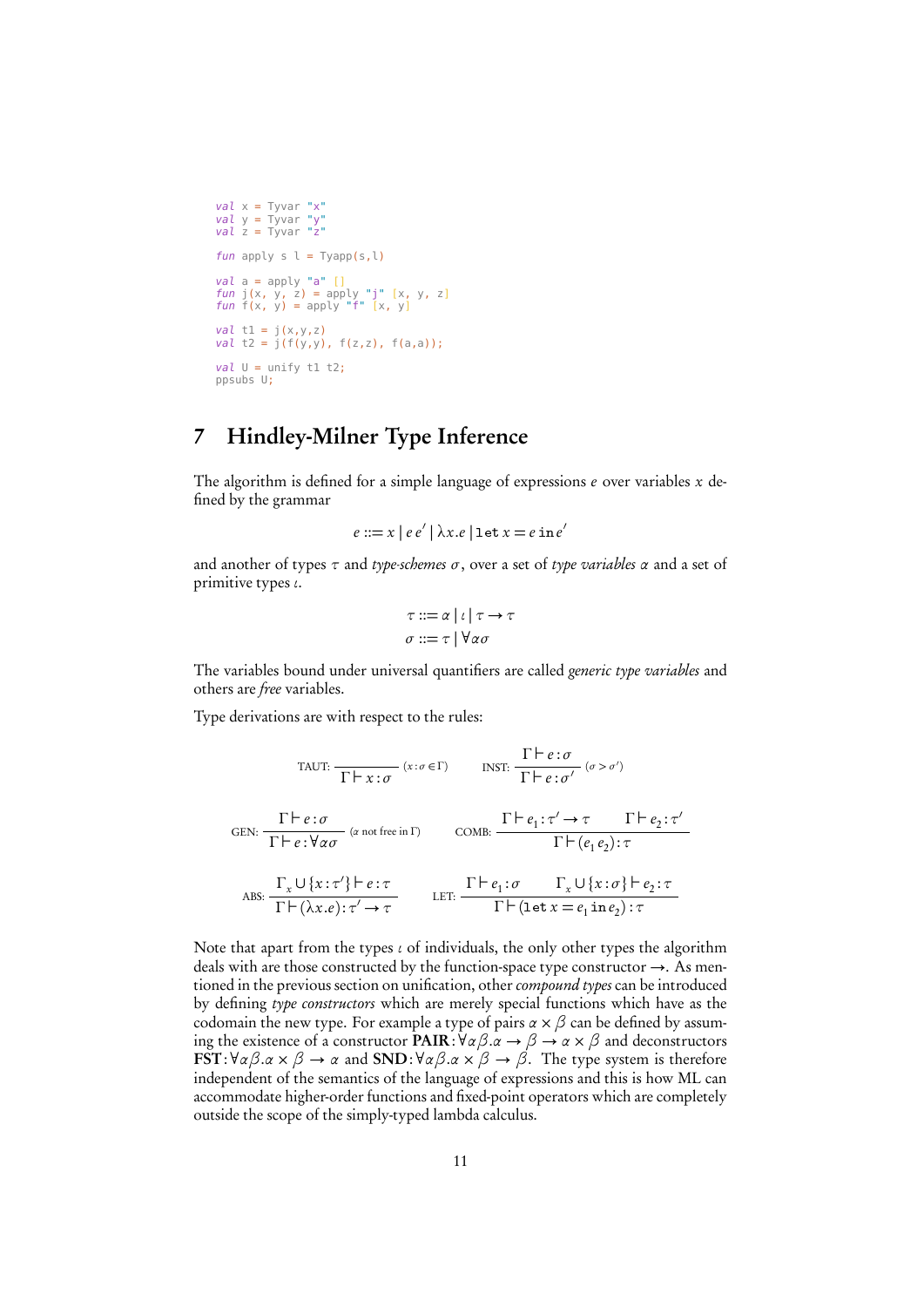On this view, the types *ι* of individuals can similarly be construed as applications of nullary type constructors like TRUE: bool and FALSE: bool.

The type inference algorithm is called W, for some reason. There are four cases, one for each of the productions in the grammar of expressions e. The four cases each correspond to one of the four rules TAUT, COMB, ABS and LET. In each case the aim is to find the most general type that will satisfy the rule for that form, and in the process to find the substitutions which, when applied to the assumptions, will make the necessary instantiations of variables in type-schemes.

#### Algorithm W.

 $W(\Gamma,e) = (S,\tau)$  where

(i) If *e* is *x* and there is an assumption  $x : \forall \alpha_1, ..., \alpha_n \tau'$  in  $\Gamma$  then

 $S = []$  and  $\tau = [\beta_i / \alpha_i] \tau'$ 

where the  $\beta_i$ s are new.

(ii) If  $e$  is  $e_1 e_2$  then let

$$
W(\Gamma, e_1) = (S_1, \tau_1), \quad W(S_1 \Gamma, e_2) = (S_2, \tau_2) \quad \text{and} \quad U(S_2 \tau_1, \tau_2 \to \beta) = V
$$

where  $\beta$  is new; then  $S = VS_2S_1$  and  $\tau = V\beta$ .

- (iii) If e is  $\lambda x.e_1$  then let  $\beta$  be a new type variable and  $W(\Gamma_x \cup \{x : \beta\}, e_1) = (S_1, \tau_1);$ then  $S = S_1$  and  $\tau = S_1 \beta \rightarrow \tau_1$ .
- (iv) If *e* is let  $x = e_1$  in  $e_2$  then let

$$
W(\Gamma, e_1) = (S_1, \tau_1) \quad \text{and} \quad W(S_1 \Gamma_x \cup \{x : \overline{S_1 \Gamma}(\tau_1)\}, e_2) = (S_2, \tau_2);
$$

then  $S = S_2 S_1$  and  $\tau = \tau_2$ .

When any of the conditions above is not met W fails.

 $\Box$ 

Here  $U(\tau_1, \tau_2)$  is the MGU of the types  $\tau_1$  and  $\tau_2$  as computed by Robinson's algorithm.

The simplest case is an expression which consists of a single variable  $x$ . This deduction corresponds to an instance of the rule TAUT followed by one of INST. If the assumptions include a type-scheme for  $x$ , then the result is simply the generic instantiation of the type-scheme to new variables. Otherwise the algorithm fails.

The case for abstraction  $\lambda x.e_1$  is probably the next simplest. The algorithm simply picks a new variable *β* to represent the type of the argument x and recursively deduces the type of  $e_1$  subject to the assumption that x has the type  $\beta$ . The resulting substitution is then applied to  $\beta$ . This corresponds to an instance of the rule ABS.

The case for application  $e_1 e_2$  is the most complex. First the most general type  $\tau_1$  for the operator  $e_1$  is computed. The resulting substitution is applied to the assumptions and the most general type  $\tau_2$  for  $e_2$  is computed under these new assumptions. The next step is to find the most general type for the result of the application. This is done by unifying the type  $\tau_1$  of the operator  $e_1$  — after having applied the substitution that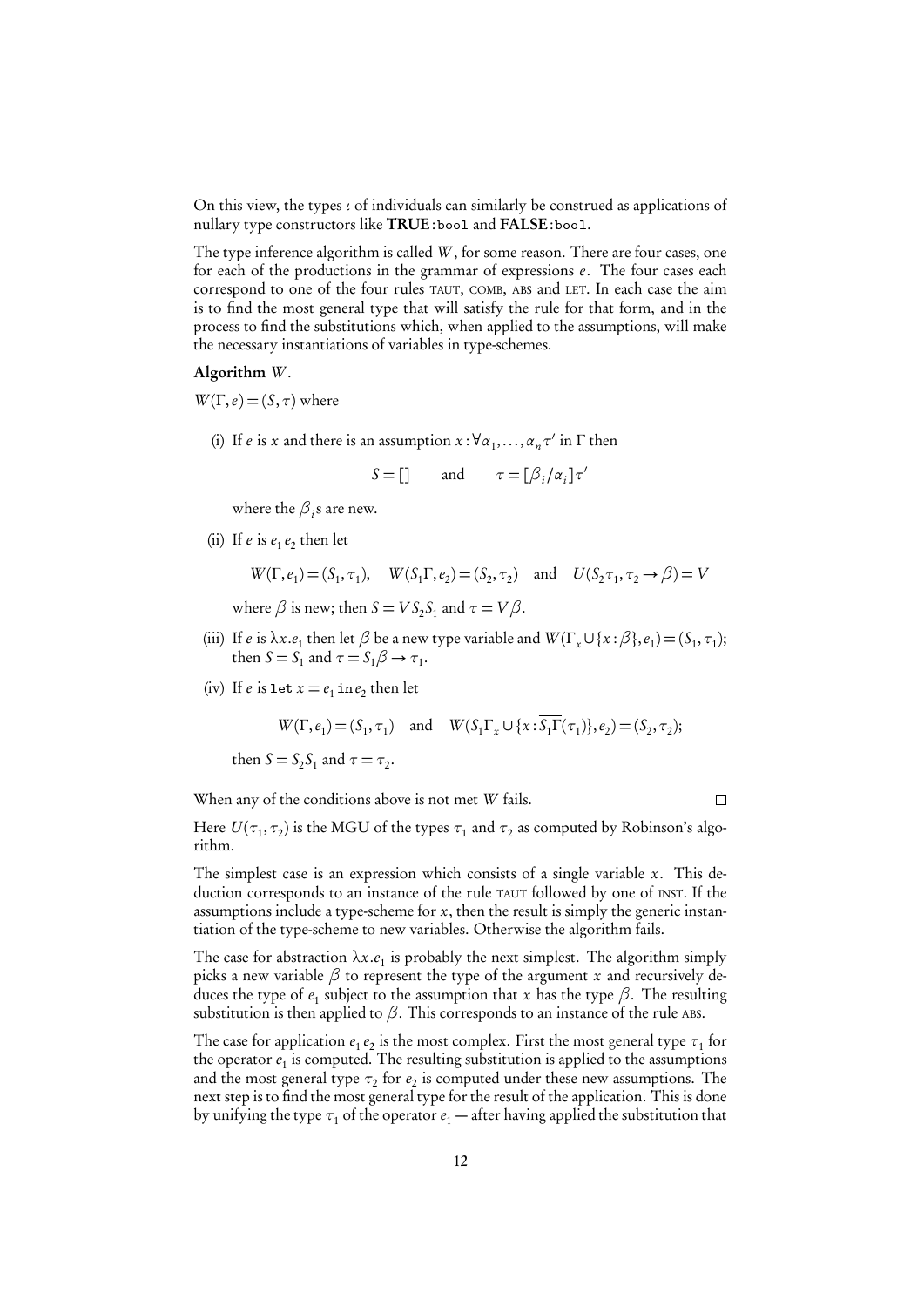produced the most general type for the operand  $\tau_2$  — with the type  $\tau_2 \rightarrow \beta$ , where  $\beta$  is a new type variable. Note that the substitution  $\mathit S_2$  is not applied to  $\tau_2$  before the unification. This is because unification will deduce it, the necessary instantiations having been made in the type  $\tau_1$  of the operator, and the unification algorithm may be able to find a more general type for the operator than it would had the substitution been applied to the operand. Similarly, the substitution that produces the most general type  $\tau_1$  for the operator  $e_1$  is not applied to  $\tau_1$  before unification. Substitution will always either produce a type that is as general, or less general, and if the less general types can be unified then so can the more general. It follows that only the necessary substitutions should be applied before unifying. The only necessary condition in the corresponding inference rule COMB is that the most general type  $\tau$ , of the operand must match the type of the argument to the operator. It then follows that if all of the instantiations of type variables that were made to produce the most general type  $\tau_2$  are made to  $\tau_1$  then the resulting unification is guaranteed to respect the premisses of the inference rule and the inference will be sound. The resulting type *τ* of e is then just the result of applying just the unifying substitutions to *β*. The substitutions which make the necessary instantiations to realise the type  $\tau$  are then the composition, in order, of those that were found during the derivation.

The final case of expressions of the form  $\text{let } x = e_1 \text{ in } e_2$  is a little easier. The corresponding inference rule LET is almost the same as ABS except it has an additional premiss which asserts that the expression  $e_1$  has the type-scheme  $\sigma$  under the assumptions. Then the type of the body  $e_2$  is the most general under the added assumption that the bound variable  $x$  has this same type-scheme. The algorithm first finds the most general type  $\tau_1$  for the expression  $e_1$  and makes the necessary instantiations in the assumptions. Then it *closes* the type  $\tau_1$  with respect to these new assumptions. This process consists in universally quantifying any free type variables in  $\tau_1$  which are not free in the assumptions and it corresponds to zero or more instances of the rule GEN. This results in a type-scheme  $\sigma$  which is added to the assumptions as the type of the bound variable x. The type of the expression  $e$  as a whole is then the most general type for the expression  $e_2$  under these assumptions. As in all the other cases except that of variables, the resulting substitution is the composition, in order, of all the substitutions that were derived in the process of determining the type *τ*.

A final step after computing  $(S, \tau) = W(\Gamma, e)$  is to close the resulting type computed for e under the assumptions SΓ that result from the instantiations S. The result  $\sigma_p = : S\Gamma(\tau)$  is then called *the principal type scheme* for *e* under  $\Gamma$  and this means that any other type-scheme  $\sigma$  such that  $\Gamma \vdash e : \sigma$  is a generic instance of  $\sigma_p$ .

#### 8 ML Implementation of type inference

The implementation divides naturally into three parts

- Type-schemes
- Assumptions
- The inference algorithm.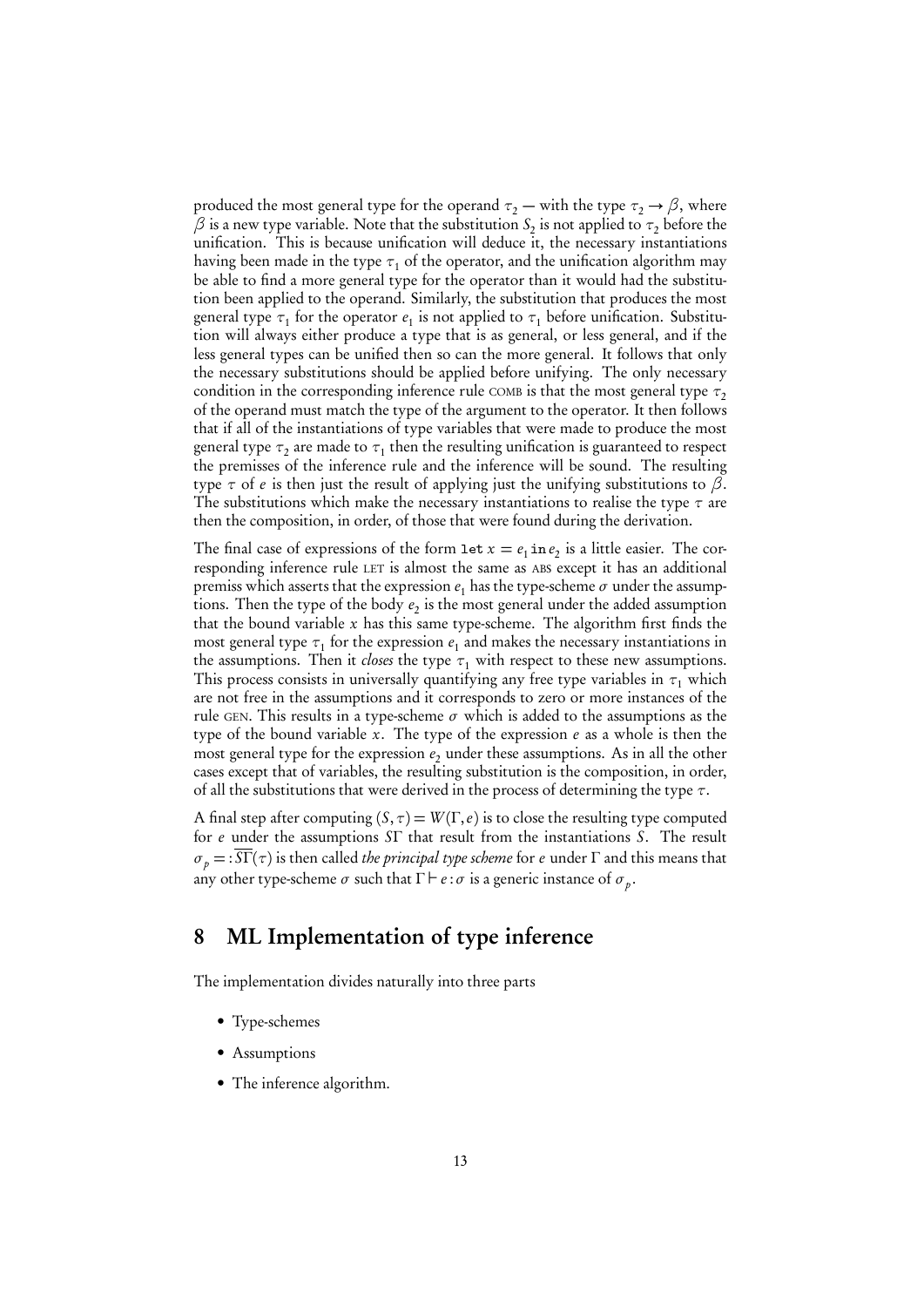```
datatype typescheme = Forall of string * typescheme
                         | Type of term
fun mem p l =<br>
let fun iter [] = false<br>
| iter (x::xs) = (x=p) orelse iter xs<br>
in iter l end
fun fbtyvars f b (Tyvar v) = if (mem v b) then (f, b) else (v::f,b)
  | fbtyvars f b (Tyapp(name,args)) =let fun iter r [] = r
| iter r (t::ts) =
let val (f,b) = fbtyvars r b t
                     in
                        iter f ts
                     end
        in
           let val fvs = iter f args in (fvs,b) end
        end
fun fbtsvs f b (Forall(v,s)) = fbtsvs f (v::b) s
  | fbtsvs f b (Type t) = fbtyvars f b tfun tyvars t =let val (f,b) = fbtyvars [] [] t in
       f@b
    end
fun varno "" = -1| varno v =
     let val vl = explode v<br>
val letter = (ord (hd vl)) - (ord #"a")<br>
fun primes r [] = r | primes r (h::t) =<br>
if h = #"\039" then primes (r+26) t else ~1
     in
        if letter >= 0 andalso letter <= 25
            then primes letter (tl vl) else \sim1
     end
fun newvar v =let val nv = v+1fun prime v 0 = v | prime v n = prime (v^"'") (n-1)
val primes = nv div 26
        val \frac{1}{100} = inv div 20<br>val var = str(chr ((ord #"a") + (nv mod 26)))
   in
       (nv,prime var primes)
   end
fun lastusedtsvar nv sigma =
let val vars = let val (f,b) = fbtsvs [] [] sigma in f@b end
fun iter r [] = r
           | iter r (h::t) =let val vn = varno h in
if vn > r then iter vn t else iter r t
                    end
    in
        (iter nv vars)
   end
fun lastfreetsvar nv sigma =
    let val (vars,_) = fbtsvs [] [] sigma
fun iter r [] = r
| iter r (h::t) =
                    let val vn = varno h in
if vn > r then iter vn t else iter r t
                    end
    in
       (iter nv vars)
   end
```
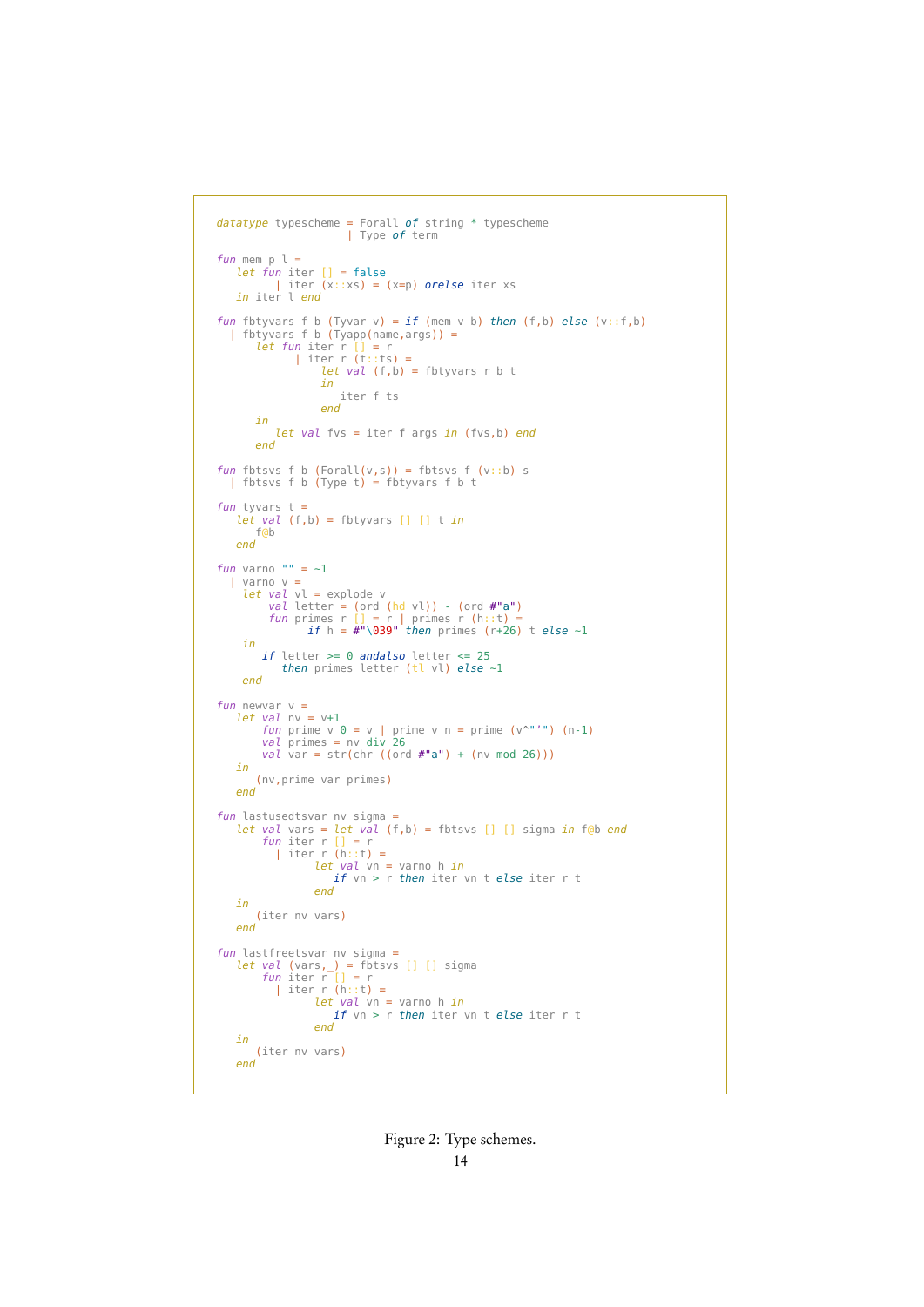```
fun tssubs nv [] sigma = (nv, sigma)<br>| tssubs nv ((tvp as (t,v))::tvs) sigma =
      let val (fvs, _) = fbtyvars [] [] t<br>
fun iter nv rnss (tvp as (t,v)) (ts as (Forall(sv,sts))) =
              if (sv = v) then (nv, ts) else
                  if mem sv fvs then
                        let val (nv, newv) = newvar nvval (nv, sigma') =
                                iter nv (compose [(Tyvar newv,sv)] rnss) tvp sts
                        in
                            (nv, Forall(newv,sigma'))
                        end
                  else let val (nv, sigma') = iter nv rnss tvp sts
                         in
                             (nv,Forall(sv,sigma'))
                         end
            | iter nv rnss tvp (Type term) =
(nv,(Type (subs [tvp] (subs rnss term))))
val (nv, sigma') = iter nv [] tvp sigma
      in
          tssubs nv tvs sigma'
      end
```
Figure 3: Substituting Types.

Figure 2 is code for type-schemes *σ*. The datatype extends types represented by terms to type-schemes that may include generic variables. The function ppts in Appendix E prints type schemes in a format that is easy to read. The function mem p l tests whether an element p occurs in a list 1. The function fbtsvars returns lists of the free and bound type variables in a type-scheme. The function tyvars returns a list of the variables in a a type. The function newvar returns a new variable guaranteed not to occur in any other type-schemes. This works by defining an enumeration on variables of the form  $x'''$ . If the letter *a* is the 0th letter of the alphabet and  $a_n$  is the *n*th, then a variable of the form  $a_n^{(m)}$  where  $(m)$  is a string of  $m$  primes, has the index  $26m + n$ . Any variable of another form has the index  $-1$ . Thus if we know the highest index <sup>n</sup> of any variable in a structure then we can generate a new one by newvar n which simply adds one to the index of the last new variable allocated.

Finally tssubs in figure 3 substitutes types for the free occurrences of variables in a type-scheme, renaming the generic variables to prevent free variables being captured by bindings. It takes an integer argument nv which is the number of the next new variable and it returns a pair consisting of the number of the next free variable and the new type scheme.

Assumptions are lists of variables and type-schemes. In the code in figure 4 we define assq to implement association lists of key/value pairs. The key is the variable name and the value is a type-scheme. We then extend the operations of substitution to whole sets of assumptions  $\Gamma$  (assumsubs) and define a function (fassumvars) to compute the list of free variables in a set of assumptions, and for finding the greatest index of the free variables in a set of assumptions (lastfreeassumvar), for use in allocating new variables. Finally we define tsclosure to create the closure  $\Gamma(\tau)$  of a type  $\tau$  with respect to a set of assumptions  $\Gamma$  by making generic all the free variables in  $\tau$  that are not free in Γ.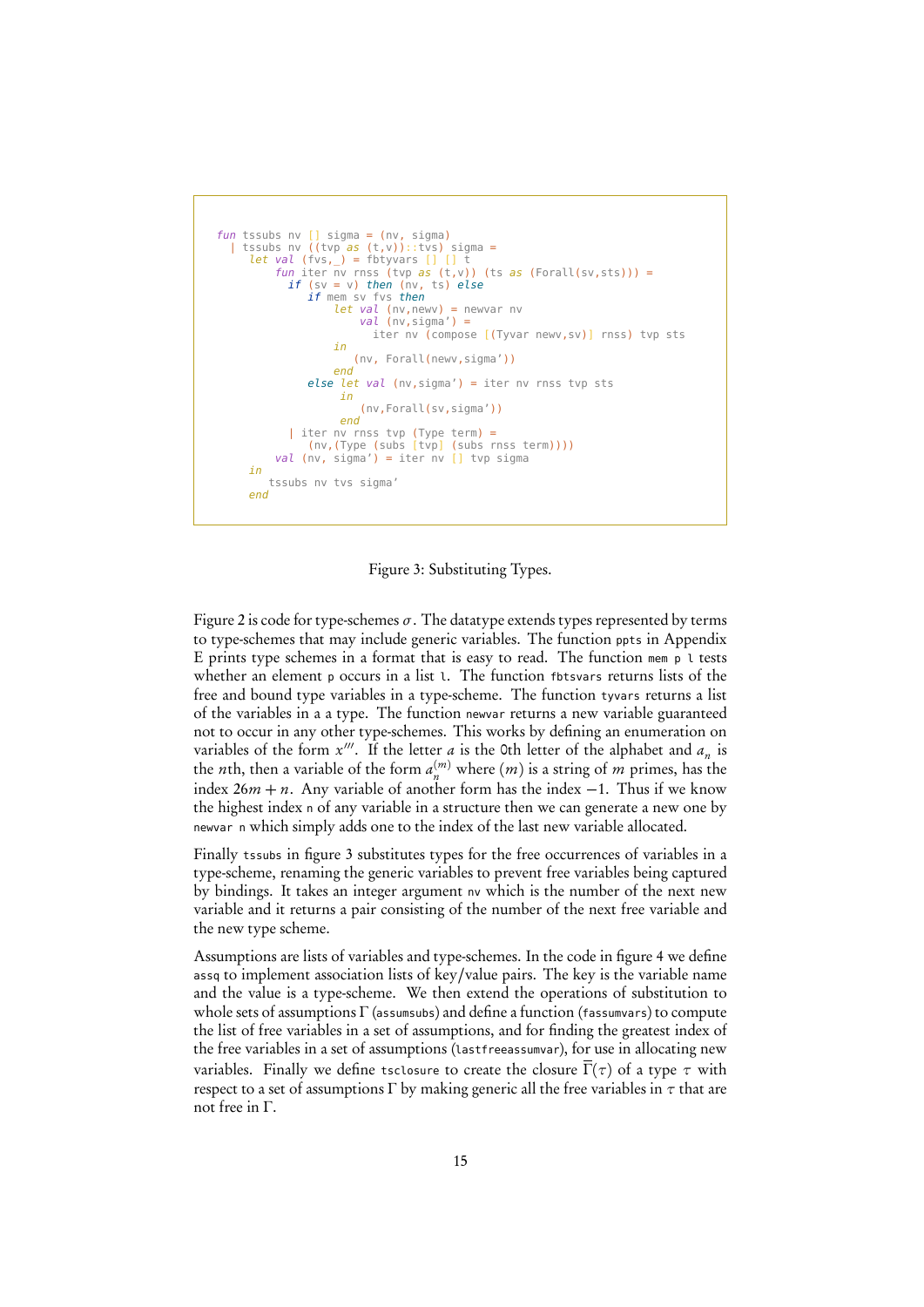```
exception Assum of string
fun assq p l =<br>
let fun iter [] = raise Assum p<br>
| iter ((k,v)::xs) = if (k=p) then v else iter xs<br>
in iter l end
fun fassumvars Gamma =<br>
let fun iter f [] = f<br>
| iter f ((_,ts)::Gamma') =<br>
let val (fvs,_) = fbtsvs f [] ts in<br>
iter (f@fvs) Gamma'
              end
     in
         iter [] Gamma
     end
fun assumvars Gamma =
      let fun iter f [] = f
| iter f ((_,ts)::Gamma') =
let val (fvs,bvs) = fbtsvs f [] ts
                       in
iter (f@fvs@bvs) Gamma'
                     end
     in
         iter [] Gamma
     end
fun lastfreeassumvar Gamma =
      let fun iter r [] = r
| iter r ((_,sigma)::Gamma') =
iter (lastfreetsvar r sigma) Gamma'
      in<br>iter ~1 Gamma<br>end
fun assumsubs nv S Gamma =
      let fun iter r nv S [] = (nv, rev r)
| iter r nv S ((v,sigma)::Gamma') =
let val (nv, sigma') = tssubs nv S sigma
                in
                       iter ((v,sigma')::r) nv S Gamma'
                end
     in
          iter [] nv S Gamma
     end
fun tsclosure Gamma tau =
      let val favs = fassumvars Gamma<br>
val (ftvs,_) = fbtyvars [] [] tau<br>
fun iter bvs [] = Type tau<br>
| iter bvs (v:vs) =<br>
if (mem v favs) orelse (mem v bvs)<br>
then iter bvs vs<br>
else Forall(v,iter (v::bvs) vs)
     in
          iter [] ftvs
     end
```
Figure 4: Assumptions.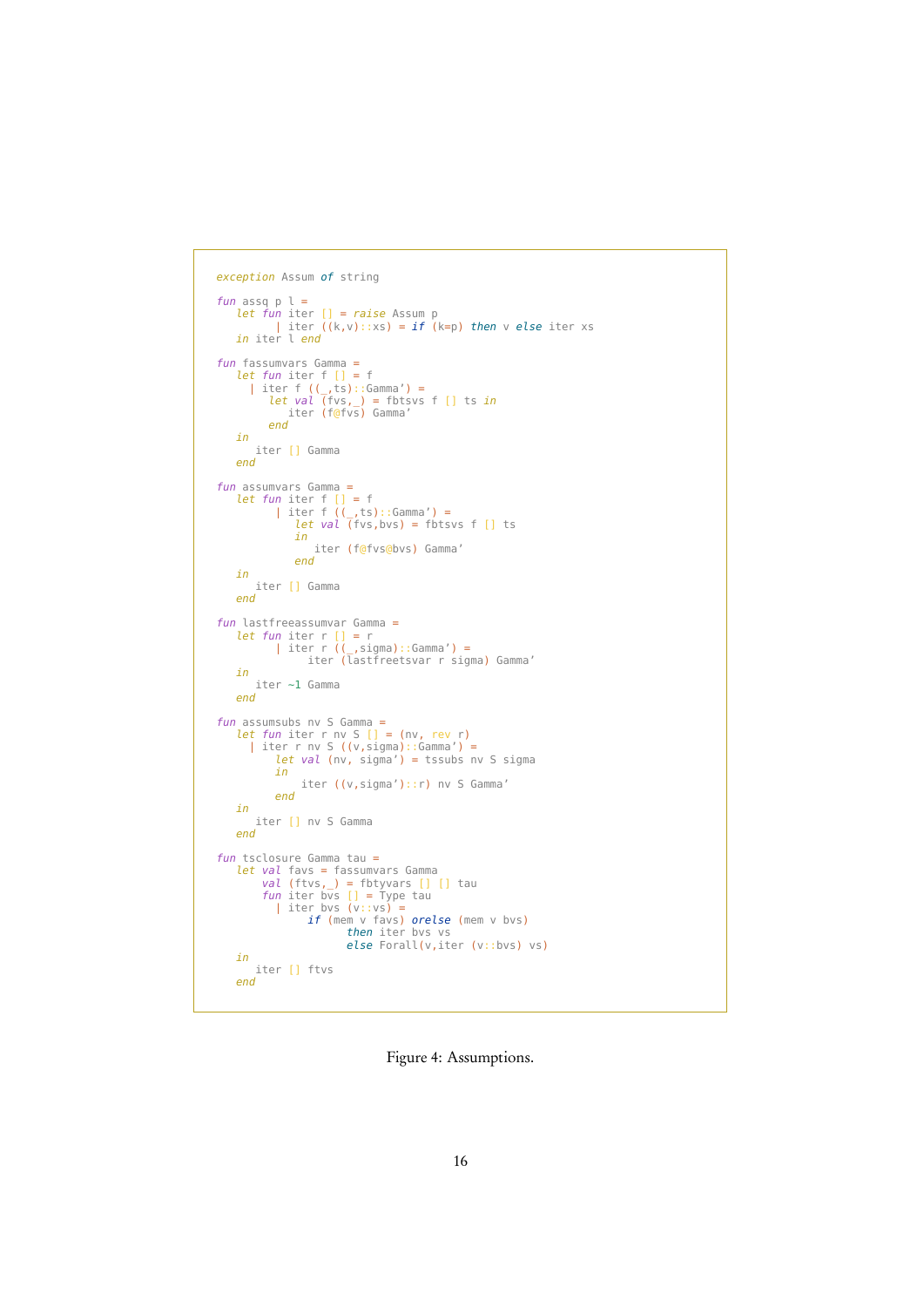```
datatype exp = Var of string
                    | Comb of exp * exp
                    | Abs of string * exp
| Let of (string * exp) * exp
infixr -->
fun tau1 \cdot > tau2 = Tyapp("%f", [tau1,tau2])
fun W nv Gamma e =case e of
         (Var v) =>
              let fun tsinst nv (Type tau) = (nv, tau)
| tsinst nv (Forall(alpha,sigma)) =
                                 let val (nv, beta) = newvar (lastusedtsvar nv sigma)
val (nv, sigma') =
                                         (tssubs nv [(Tyvar beta,alpha)] sigma)
                                 in
                                    tsinst nv sigma'
                                end
                    val (nv, tau) = tsinst nv (assq v Gamma)
              in
                   (nv, ([], tau))
              end
        | (Comb(e1,e2)) =>
let val (nv, (S1,tau1)) = W nv Gamma e1
val (nv, S1Gamma) = assumsubs nv S1 Gamma
val (nv, (S2,tau2)) = W nv S1Gamma e2
val S2tau1 = subs S2 tau1
                    val (nv, beta) = newvar nv
                    val V = unify S2tau1 (tau2 --> Tyvar beta)
val Vbeta = subs V (Tyvar beta)
val VS2S1 = compose V (compose S2 S1)
              in
                    (nv, (VS2S1, Vbeta))
              end
      (Abs(v,e)) \Rightarrowlet val (nv, beta) = newvar nv
                    val (nv,(S1,tau1)) = W nv ((v,Type (Tyvar beta))::Gamma) e
val S1beta = subs S1 (Tyvar beta)
              in
                   (nv, (S1,(S1beta --> tau1)))
              end
      | (Let((v,e1),e2)) =>
              let val (nv, (S1,tau1)) = W nv Gamma e1
val (nv, S1Gamma) = assumsubs nv S1 Gamma
val (nv, (S2,tau2)) =
W nv ((v,tsclosure S1Gamma tau1)::S1Gamma) e2
                   val S2S1 = compose S2 S1
              in
                  (nv, (S2S1,tau2))
              end
fun principalts Gamma e =
let val (var, (S, tau)) = W (lastfreeassumvar Gamma) Gamma e
val (_,SGamma) = assumsubs var S Gamma
    in
         tsclosure SGamma tau
    end
```
Figure 5: The algorithm W.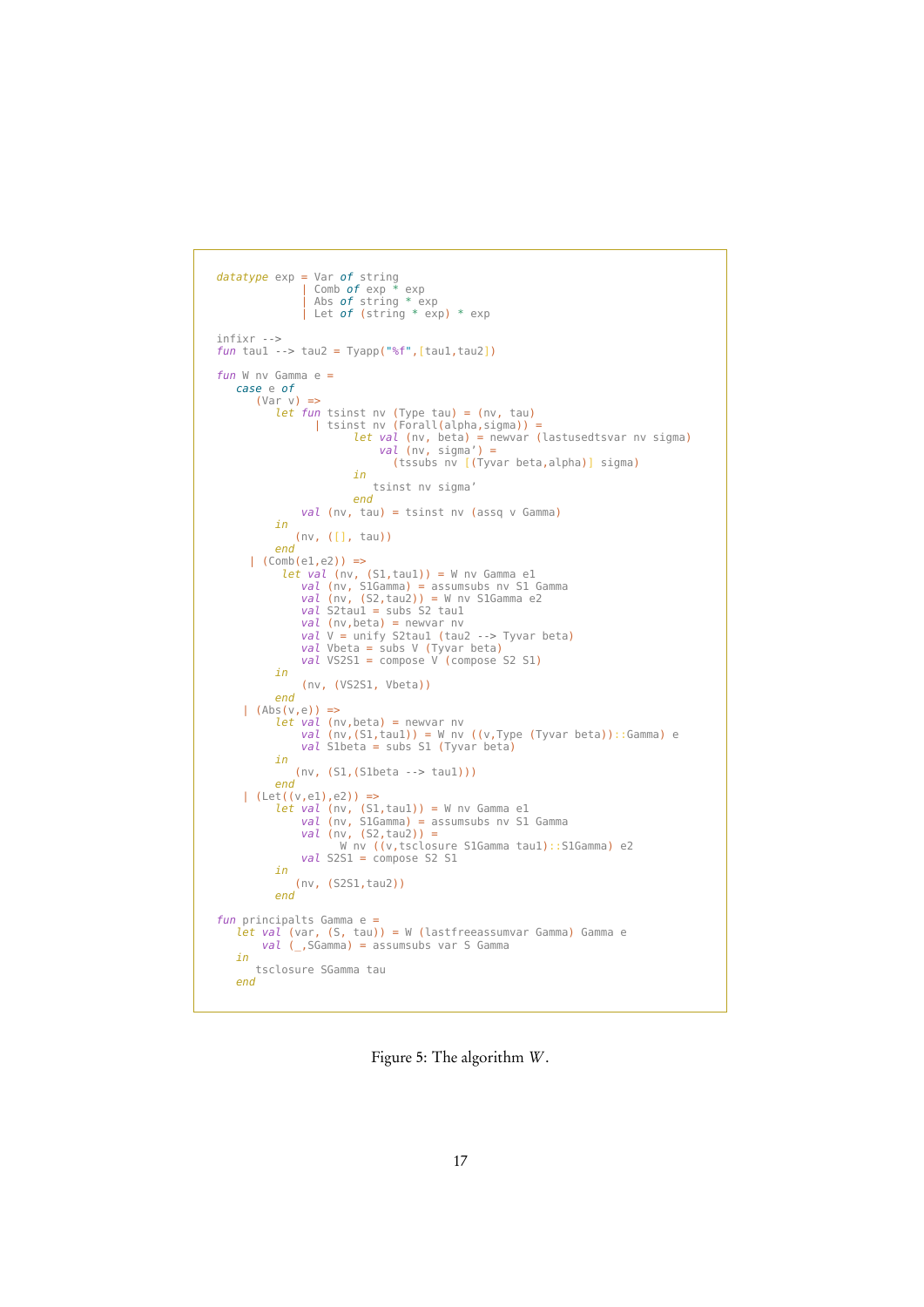The code in figure 5 declares a datatype exp for expressions in the language and implements W . The function <sup>W</sup> takes an extra parameter which is the index of the next free variable in the set of assumptions and the type-scheme. It then returns the new value of this as the first element of a pair, the second of which is the pair consisting of a substitution and the type of the expression. W may fail with either an exception Unify generated in the unification or with the exception Assum which happens when there are no assumptions for a free variable in an expression. Finally the function principalts is defined which takes assumptions  $\Gamma$  and an expression  $e$ , finds the highest indexed free variable ocurring in the assumptions and calls W to find a substitution S and a type *τ* for e. It then applies S to the assumptions and closes the type *τ* with respect to the new assumptions before returning the resulting principal type-scheme for e.

The function W uses the right-associative function space type constructor  $\cdot$ -> to represent function types using the special type constant %f. Otherwise it assumes nothing of the types beyond those in the Gamma list.

The functions in figure 6 construct terms and types. The left-associative @: is function application. The function num constructs the Church numerals.

In total, excluding the code for constructing and printing the terms and types, the implementation is less than 250 lines of standard ML. The code should run when copied and pasted from the PDF file of this document, but it can also be downloaded in a single contiguous text file from <http://ian-grant.net/hm>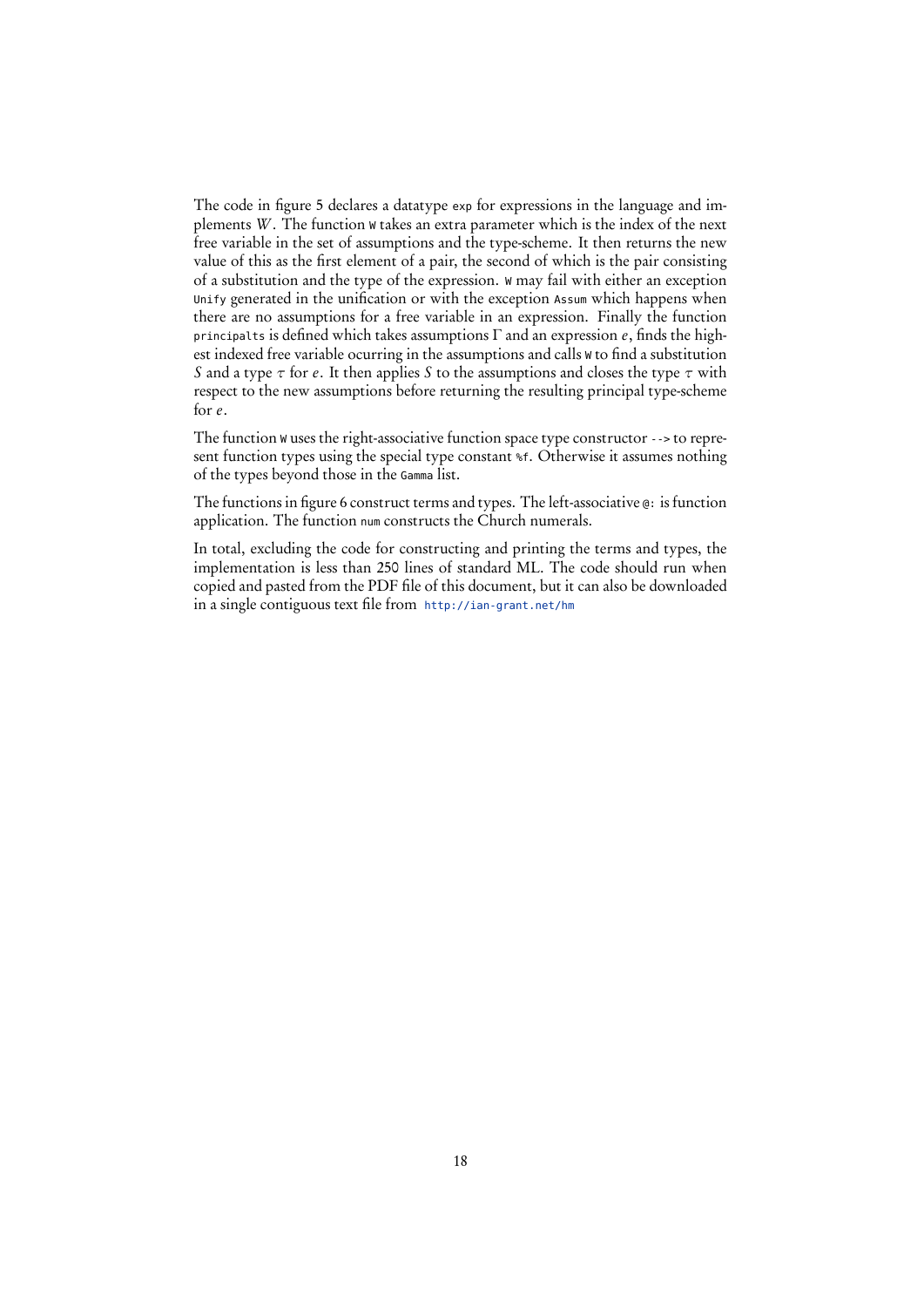```
fun mk_func name args = Tyapp(name, args)
fun mk_nullary name = mk_func name []
fun mk_unary name arg = mk_func name [arg]
fun mk_binary name arg1 arg2 = mk_func name [arg1, arg2]
fun mk_ternary name arg1 arg2 arg3 = mk_func name [arg1, arg2, arg3]
fun pairt t1 t2 = mk_binary "pair" t1 t2
fun listt t = mk_unary "list" t
val boolt = mk_nullary "bool"
(* Type variables *)
val alpha = Tyvar "a"
val beta = Tyvar "b"
val alpha' = Tyvar "a'"
val beta' = Tyvar "b'"
(* Type-schemes *)
fun mk tyscheme [] t = Type t
  \frac{m}{m} mk_tyscheme ((Tyvar v)::vs) t = Forall (v, mk_tyscheme vs t)
(* Lambda expressions with let bindings *)
fun labs (Var v) e = Abs(v,e)fun llet (Var v) e1 e2 = Let((v,e1),e2)
infix @:
fun el @: e2 = Comb(e1,e2)fun lambda [] e = e| lambda (x::xs) e = labs x (lambda xs e)
\begin{array}{c} \textit{fun}\ \textit{letbind}\ \texttt{[]}\ \texttt{e}=\texttt{e}\ \texttt{I}\ \textit{letbind}\ \texttt{(v,e1)::bs}\ \texttt{e}=\texttt{let}\ \texttt{v}\ \texttt{e1}\ \textit{letbind}\ \texttt{bs}\ \texttt{e}\ \end{array}fun lapply r [] = r<br>| lapply r (e::es) = lapply (r @: e) es
(* Variables *)
val \times = Var "x"val y = Var "y"
val z = Var "z"
val p = Var "p"
val f = Var "f"
val \t m = Var "m"val n = Var "n"
val s = Var "s"
val i = Var "i"(* Church numerals *)
fun num n =
let val f = Var "f"
          val x = Var "x"
fun iter r 0 = lambda [f,x] r
| iter r n = iter (f @: r) (n-1)
    in
iter x n
   end
```
Figure 6: Constructing Types and Terms.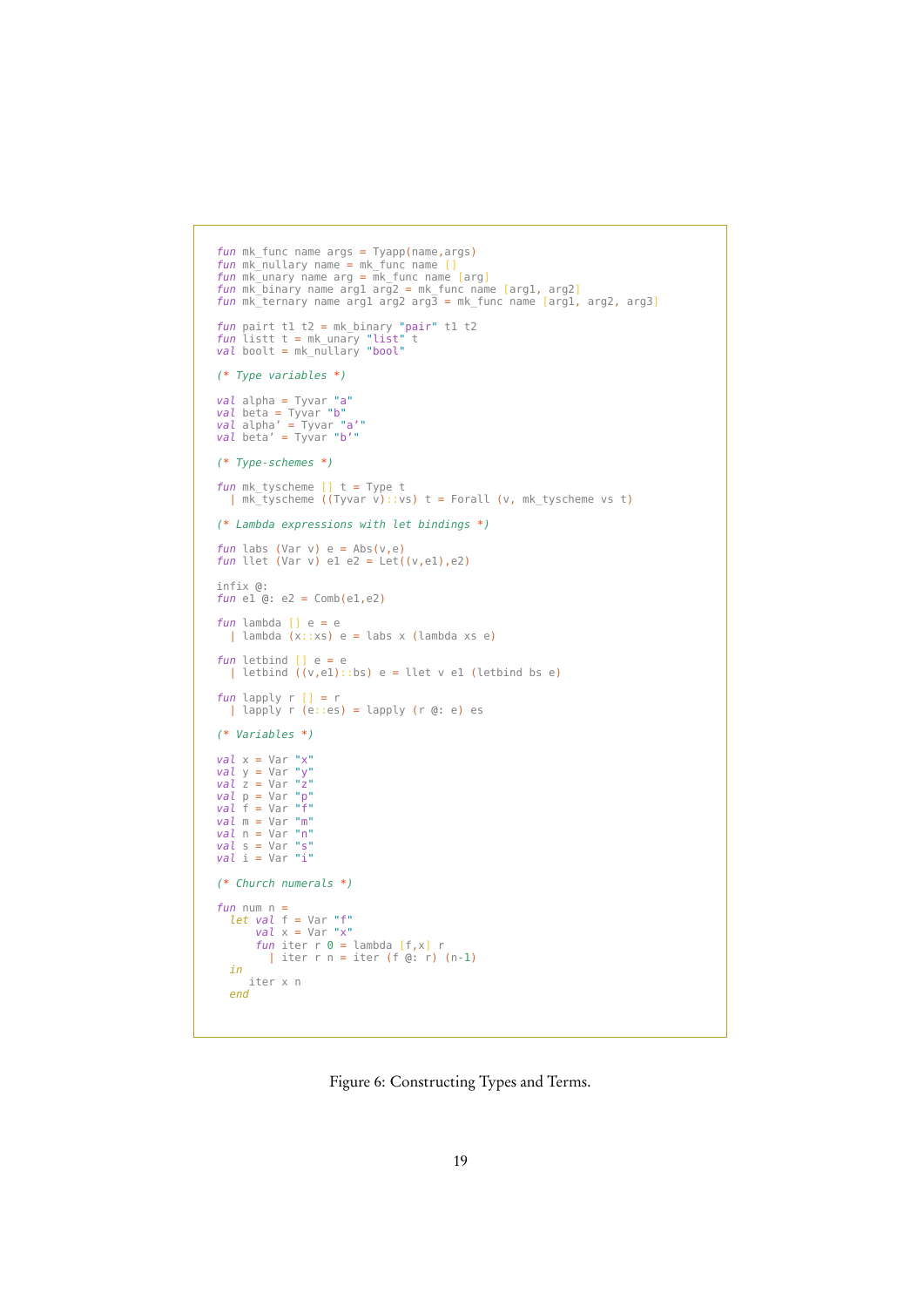Now we can use these to construct and type the expression S0 whose type was derived in Appendix C.

```
val ZERO = num \thetaval S = lambda [n,f,x] (n @: f @: (f @: x));
ppts (principalts [] (S @: ZERO));
```
This is the polymorphic let expression used as an example in [2]:

```
val polylet = letbind [(i,lambda [x] x)] (i (i, i);
ppts (principalts [] polylet);
```
And we can type the map definition given in the same paper.

```
val condts = mk_tyscheme [alpha] (boolt --> alpha --> alpha --> alpha)
val fixts = mk_tyscheme [alpha] ((alpha --> alpha) --> alpha)
val nullts = mk_tyscheme [alpha] (listt alpha --> boolt)<br>val nilts = mk_tyscheme [alpha] (listt alpha)<br>val consts = mk_tyscheme [alpha] (alpha --> listt alpha --> listt alpha)<br>val hdts = mk_tyscheme [alpha] (listt 
val pairts = mk_tyscheme [alpha, beta] (alpha --> beta --> pairt alpha beta)
val fstts = mk_tyscheme [alpha, beta] (pairt alpha beta --> alpha)
val sndts = mk_tyscheme [alpha, beta] (pairt alpha beta --> beta)
val bool_assums = [("true",Type(boolt)),("false",Type(boolt)),("cond",condts)]<br>val pair_assums = [("pair",pairs),("fst",fstts),("snd",sndts)]<br>val fix_assums = [("fix",fixts)]<br>val list_assums = [("null",nullts),("nil",nilts
(* let map = (fix \ (\lambda \text{ map } f s.(cond (null s) nil
(cons (f (hd s)) (map f (tl s)))))) in map *)
val assums = bool assums@fix assums@list assums
val map' = Var "map"
val fix = Var "fix"
val null' = Var "null"
val nil' = Var "nil"
val cond = Var "cond"
val cons = Var "cons"
val hd' = Var "hd"
val tl' = Var "tl"
val mapdef =
      letbind [(map',
                      (fix @: (lambda [map', f, s]
(cond @: (null' @: s)
@: nil'
                                                              @: (cons @: (f @: (hd' @: s))
@: (map' @: f @: (tl' @: s)))))))]
                       map';
ppassums assums;
ppexp mapdef;
val mapdefts = principalts assums mapdef;
ppts mapdefts;
```
Here is the predecessor function PRED.

```
val PAIR = (lambda [x, y, f] (f @: x @: y))
val FST = (lambda [p] (p @: (lambda [x, y] x)))
```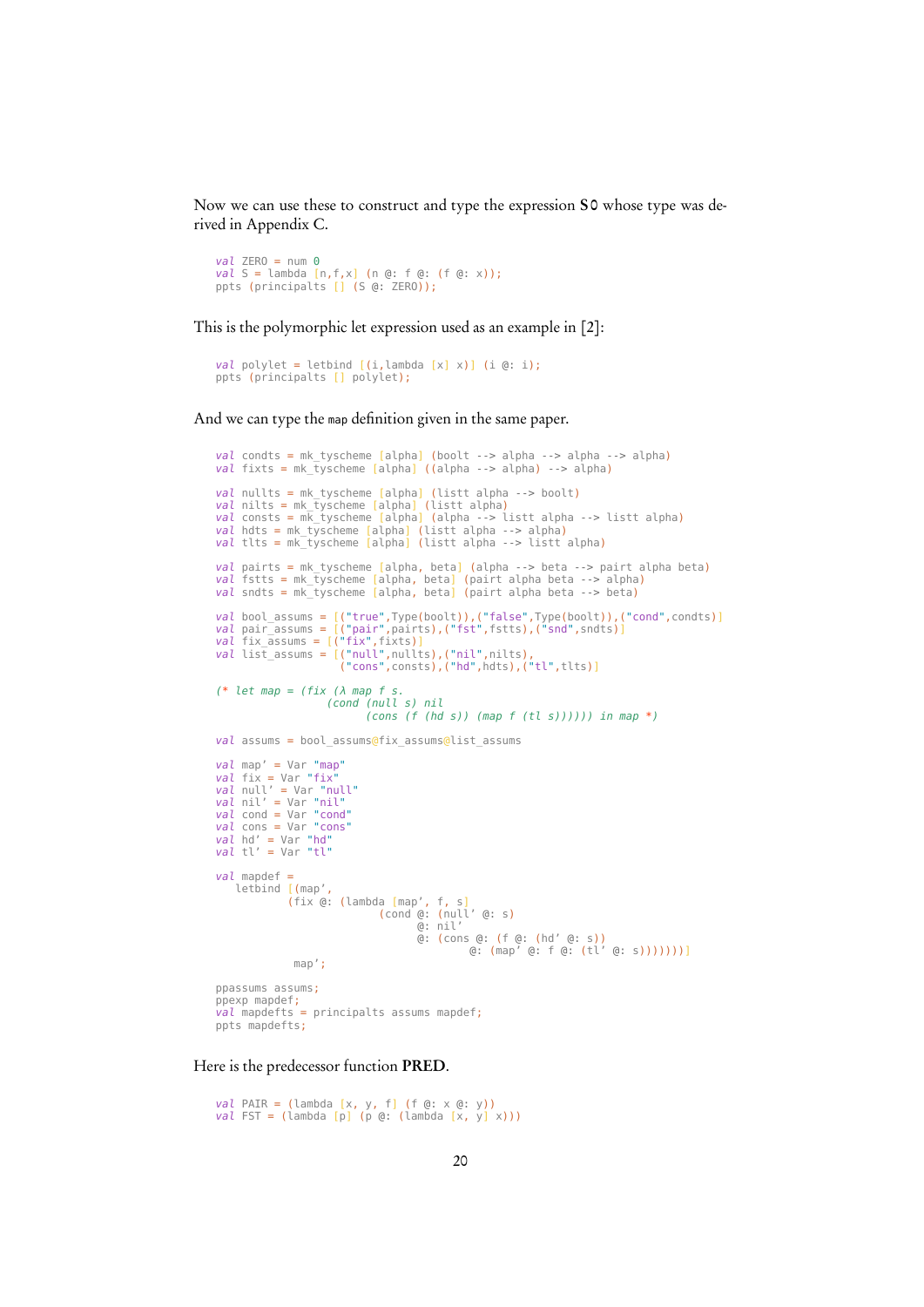```
val SND = (\text{lambda } [p] (p @: (\text{lambda } [x, y] y)))val G = lambda [f,p] (PAIR @: (f @: (FST @: p)) @: (FST @: p))
val PRED = lambda [n] (SND @: (n @: (G @: S) @: (PAIR @: ZERO @: ZERO)))
val SUB = lambda [m, n] (n @: PRED @: m);
ppts (principalts [] PRED);
ppts (principalts [] (PRED @: (num 6)));
ppts (principalts [] SUB);
```
Finally, Mairson [4] constructed a pathological expression where the principal type grows exponentially with the number of repeated iterations of pairing. In standard ML this expression is

```
let fun pair x \vee z = z \times yfun x1 y = pair y y<br>fun x2 y = x1 (x1 y)
        fun x3 y = x2 (x2 y)
fun x4 y = x3 (x3 y)
fun x5 y = x4 (x4 y)
in
     x5 (fn z => z)
end;
```
This takes several seconds for Moscow ML to type and the resulting scheme is 40– 50,000 lines of output. The term below is more feasible.

```
val \times 1 = Var "x1"val x^2 = Var "x2"
val x3 = Var "x3"
val x4 = Var "x4"
val x5 = Var "x5"
val pair = Var "pair"
val mairson =
     letbind
         [(pair,lambda [x,y,z] (z @: x @: y)),
(x1,lambda [y] (pair @: y @: y)),
(x2,lambda [y] (x1 @: (x1 @: y))),
(x3,lambda [y] (x2 @: (x2 @: y))),
(x4,lambda [y] (x3 @: (x3 @: y)))
 ] (x4 @: (lambda [x] x));
ppts (principalts [] mairson);
```
The code here can type the expression with five iterations. On my machine it takes over 50 seconds! The printing routine ppts is not tail-recursive, so it chokes on something of this size.

```
val mairson =
          letbind
    [(pair,lambda [x,y,z] (z @: x @: y)),<br>(x1,lambda [y] (pair @: y @: y)),<br>(x2,lambda [y] (x1 @: (x1 @: y))),<br>(x3,lambda [y] (x2 @: (x2 @: y))),<br>(x4,lambda [y] (x3 @: (x3 @: y))),<br>(x5,lambda [y] (x4 @: (x4 @: y))))<br>] (x5 @: 
principalts [] mairson;
```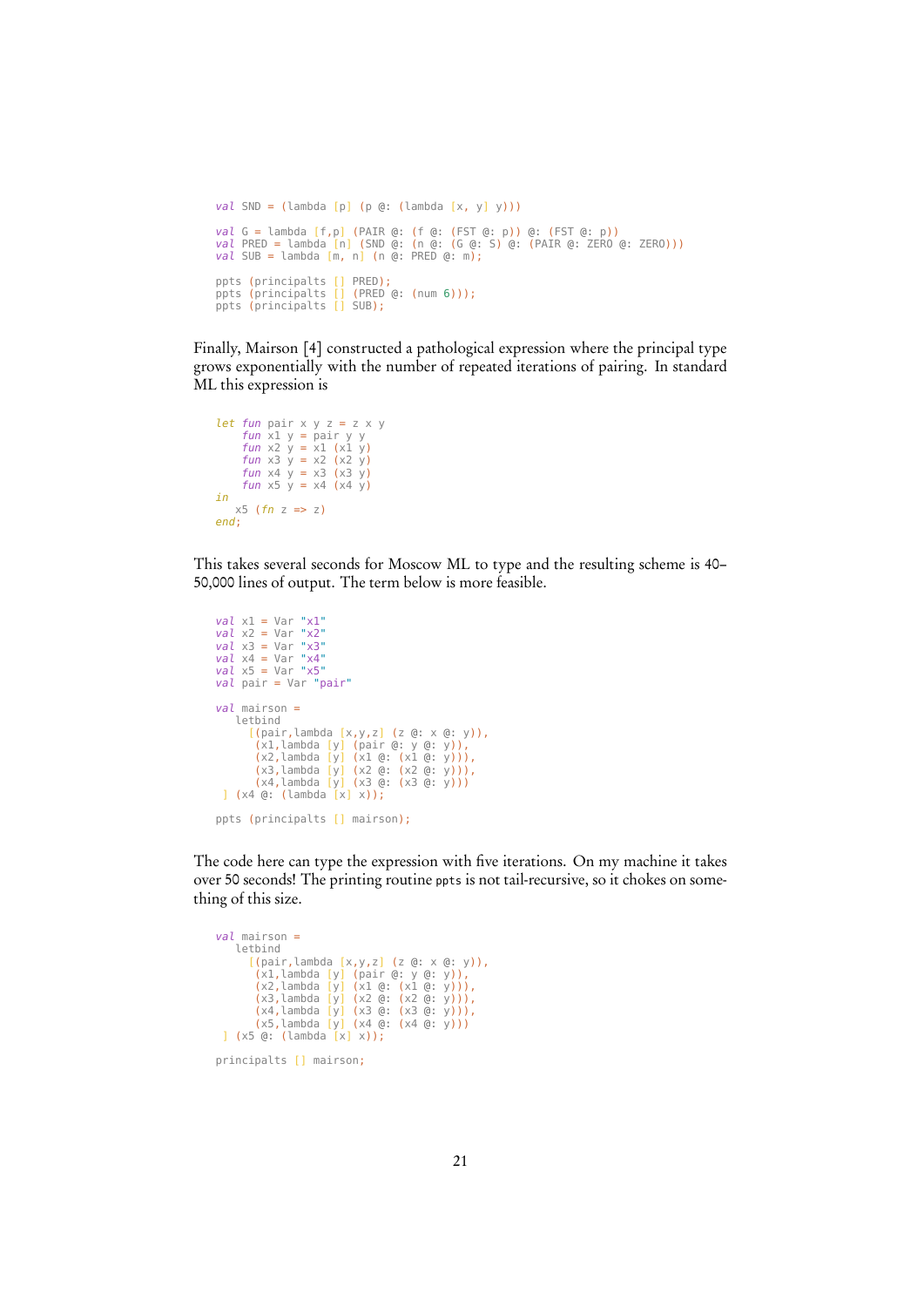# Appendices

### A Standard ML

This is not intended as a tutorial on writing standard ML. It is just enough to let someone who has some experience with programming languages to *read* the code I present here. It would be very frustrating indeed to attempt to learn to write ML from this. There are far better texts available for that. Of particular note are Mads Tofte's very concise Tips for Computer Scientists on Standard ML, available from <http://www.itu.dk/people/tofte> which, in just 20 pages, covers 90% of the language, and Larry Paulson's book ML for the Working Programmer [6].

Variable values can be declared using expressions like

val  $p = (1, 4)$ 

which makes <sup>p</sup> a pair of integers. The expression

fun f  $x = x + 1$ 

is syntactic sugar for

val  $f = fn \times => op + (x, 1)$ 

The prefix op makes an infix operator an ordinary function. Binary operators are always functions on pairs.

Recursive abstractions can be defined using rec like this

val rec len = fn n => fn l => if l = [] then n else len  $(n+1)$  (tl l);

An environment containing variable bindings can be established using the let expression

```
let val x = 4fun square x = x * xval x = 3
val y = (square x) - 1
in
   x + (square y)
end
```
later bindings may refer to or shadow earlier ones. Functions may call themselves, but may not call others in the same let construct however, unless they are declared with and instead of fun. For example

```
let fun odd 0 = false\vert odd n = even (n-1)and even 0 = true| even n = odd (n-1)in
  odd 15
end
```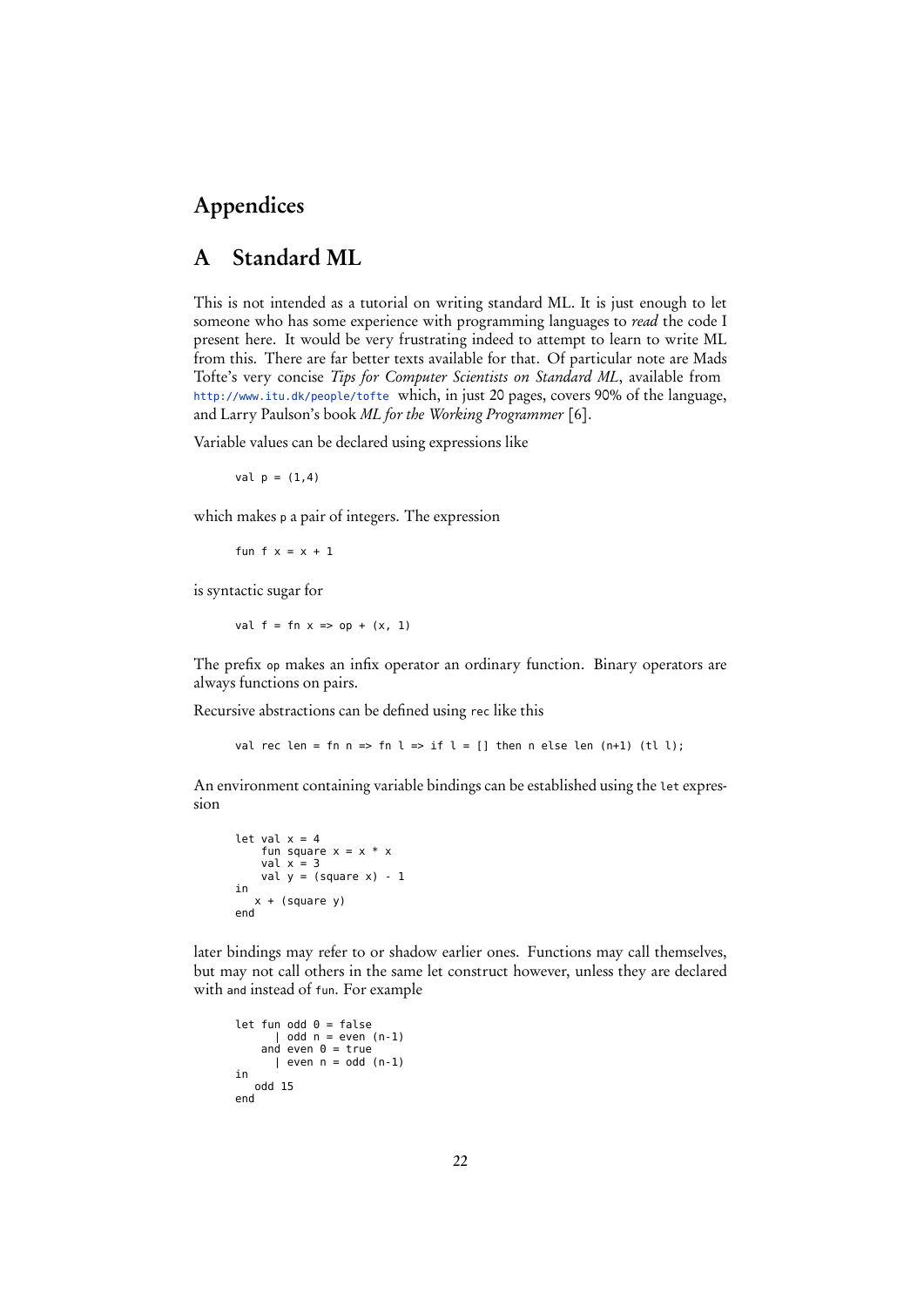Lists can be constructed using expressions like 1::2::3::nil which is the same as [1,2,3]. Lists can be deconstructed using hd and tl but these are not used very often because ML has pattern matching:

$$
\begin{array}{ll}\n\text{fun len} & \text{len} = 0 \\
\text{len} & \text{...} : \text{...} = 1 + \text{len} \times s\n\end{array}
$$

Here the argument of the function will be matched against one of the two mutually exclusive and exhaustive possibilities for the type of lists. The first match is with the empty list nil and causes the function to return 0. If that pattern does not match then the next and last one is tried, which binds the variable xs to the tail of the list. The underscore is the wild-card pattern which matches anything because in this case we are not interested in the actual elements of the list, only their number.

The appearance of => in the lambda notation  $f_n \times \frac{1}{x}$  is a hint that in fact a pattern can be used in lambda definitions. Thus one may write

```
val f = fn 0 \Rightarrow 5| n \Rightarrow n + 1
```
This is seldom done except with simple patterns like

$$
fn (x, _{\_}) \implies x
$$

Patterns can be used in val declarations as well as to define any value via case expressions as in this contrived example

```
fun front l =let val (x, y) =<br>
case l of [] = > (0, 1)<br>
\vert ((x, y) : : ) = > (x+1, y+1)in
     x + yend
```
which is just

```
fun front [ ] = 1 | front ((x,y) : : ) = x+y+2
```
Assignment to a pattern with literals like <sup>0</sup> or [] can be used to check a value because a Bind exception is thrown if the pattern doesn't match. It can also be used to deconstruct returned values 'automatically'. For example

val  $(x,y) = (fn m => (m-5,m)) 5$ 

is the same as

val x = 0 val y = 5

Quite often one needs to deconstruct a value with a pattern and also use the whole thing. This can be done with sub-patterns using the keyword as and it is better than reconstructing the value from its parts. For example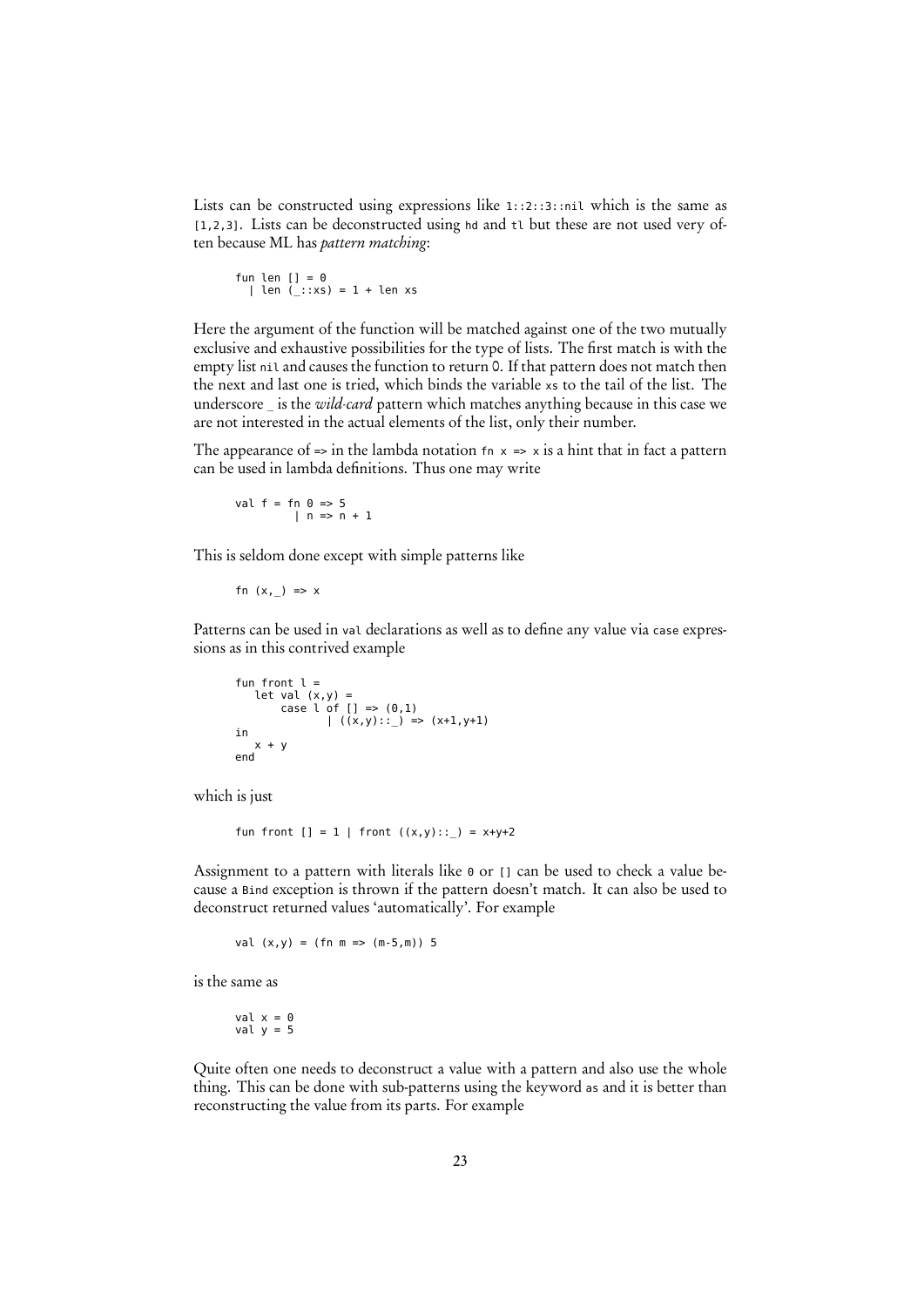val  $f = fn$  (l as  $((p \text{ as } (t1, t2))::t)) \Rightarrow if$  t1=1 then l else  $p::(1,2)::t$ 

The constants true and false are the type constructors for the type bool. The statements andalso and orelse are  $lazy$  in that the second argument is only evaluated if the first evaluates to true and false respectively.

Strings are enclosed in double quotes and string concatenation is via the binary operator  $\hat{\ }$ . Characters are a different type, constructed using e.g. #"c" or the function chr which takes an integer and returns the corresponding character. A character can be converted to a string using str and to an integer using ord. The built-in function explode takes a string a returns a list of characters.

Vectors of any types can be constructed and deconstructed using e.g.

```
val v = (1,"2",#"3");
#2 v
```
The empty vector () is typically called *unit*. It has a type which is called unit. Whereas the type bit, which for historical reasons is called boot, has two possible values, the unit type has only one.

The main use for the unit type is to delay evaluation. The ML evaluation is eager in that it evaluates all arguments before evaluating the application of a function. However, it won't 'evaluate under a lambda' which is to say that a function body will not be evaluated until it is applied to an argument value.

ML has *datatypes*. These are new types which are constructed from existing types by defining *constructors* which are functions which construct elements of the new type given the values of the constituent parts.

Polymorphic lists can only be of one uniform type *α*. That is we can have a list of integers or list of strings or a list of characters but we cannot have a list like [1, "2", #"3"]. However we can define a new sum type

datatype isc = Int of int | Str of string | Chr of char

Constructors like Int, Str etc. must start with an upper-case letter.

ML then allows

[Int 1, Str "2", Chr #"3"]

and we can write functions that operate on such lists using pattern matching.

```
fun homogenise r [] = rev r| homogenise r(x::xs) =let val n =case x of Int n => n
                   Str s => if s = "" then \theta else ord (hd (explode s))
                 | Chr c => ord c
      in
homogenise (n::r) xs
end
homogenise [] [Int 1, Str "2", Chr #"3"]
```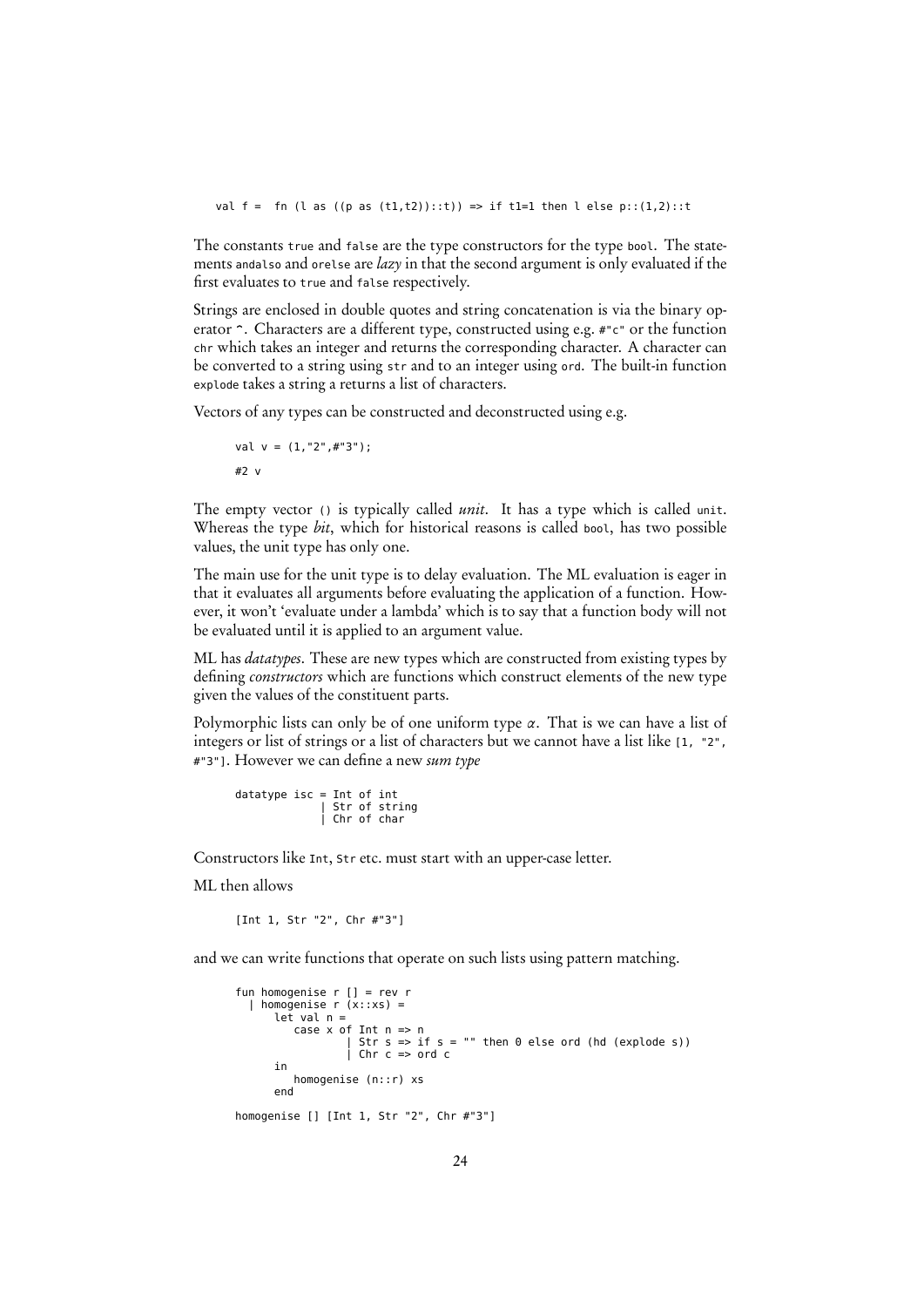Sum types are typically deconstructed using case analysis like this.

The constructors for datatypes must always declared all at once in a single statement otherwise the types could change as evaluation proceeds. ML exceptions are an exception to this. There is a datatype exn and declaring an exception using a statement like

```
exception Error of string
```
declares an additional constructor for the type exn.

The statement raise Error "message" can then appear anywhere a value may appear and if evaluated evaluation will continue with the most recent matching handler declared using the handle statement. For example

```
fun r () = raise Error "message";
(r ()) handle Error m => "Exception: Error "^m^" caught."
```
Here the expression after => is a pattern which matches some but not necessarily all constructors of the exn datatype. If there is no matching handler then the execution of the program will terminate with a message like 'Uncaught exception.'

This is also an example of the use of the unit type to delay evaluation.

A recursive datatype has proper parts which are of the type being defined. For example a datatype representing simple arithmetic expressions might look like this

```
datatype expr = Sum of expr * expr
| Prod of expr * expr
| Neg of expr
| Val of int
```
Given this type declaration one may construct values using the resulting type constructor functions:

val  $e = \text{Prod}(\text{Sum}(\text{Val } 1, \text{Val } 3)$ ,  $\text{Neg}(\text{Val } 4)$ )

This is *abstract syntax* because the resulting structure is unambiguous. If this expression had been written out it would have required parentheses or precedence rules to disambiguate the order of application. For example  $(1+3) \times -4$ .

One may then write a function to evaluate such expressions using pattern matching

```
fun eval (Val n) = n<br>| eval (Neg n) = ~(eval n)
    | eval (Prod(e1,e2)) = (eval e1) * (eval e2)
| eval (Sum(e1,e2)) = (eval e1) + (eval e2)
eval e;
```
Note that unary minus in ML is the operator <sup>~</sup> not the ordinary minus sign.

ML lets you declare new operators and assign precedence and associativity. The following creates a pair of operators  $\sim$ : and :>^ on pairs of pairs. The puzzle is to work out what the final expression evaluates to without running it.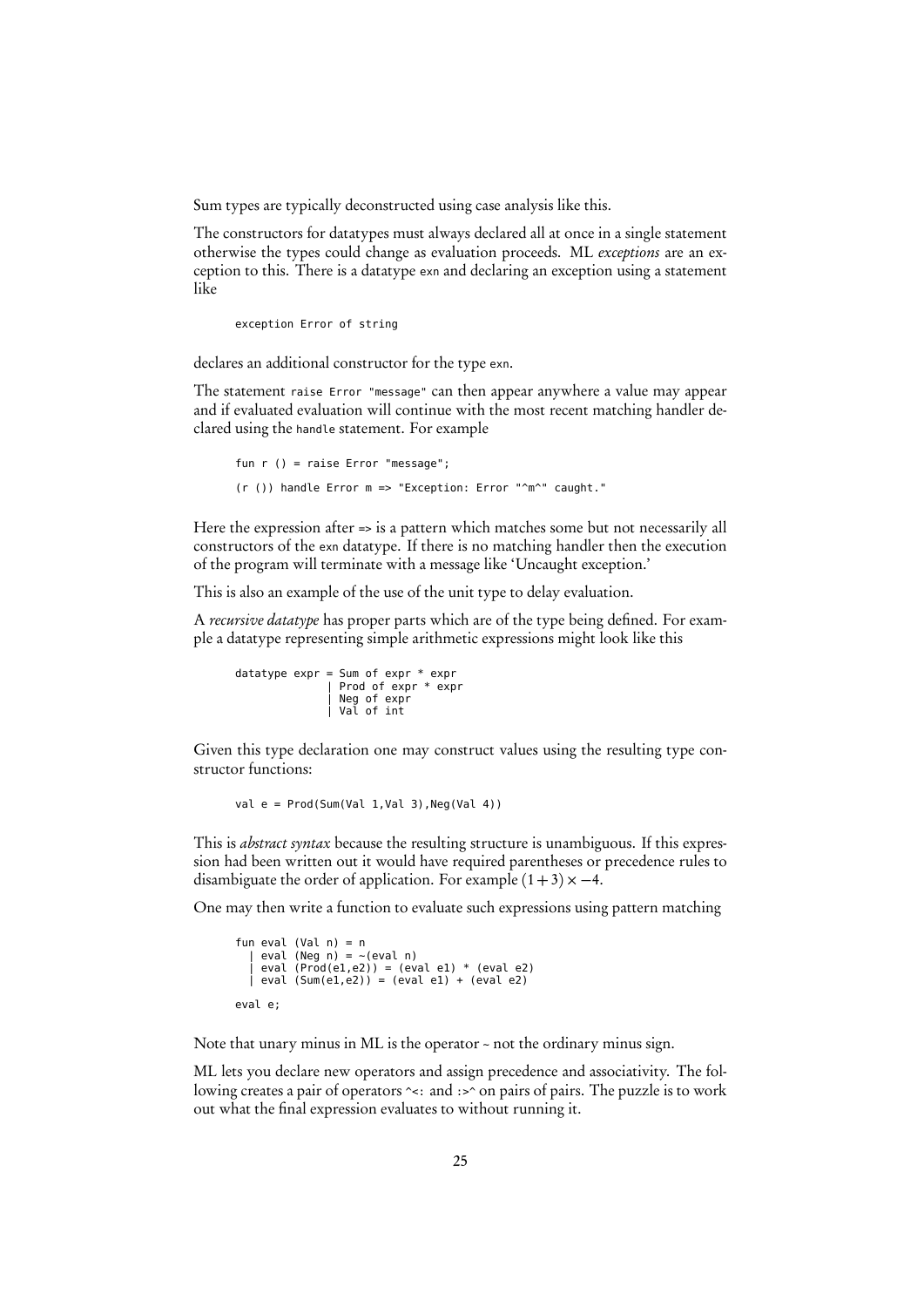fun op :>^ ((a,b), (c,d)) = (b,d) fun op ^<: ((a,b), (c,d)) = (c,a) infixr 1 :>^ infix 2 ^<:;  $(1,2)$  ^<:  $(3,4)$  :>^  $(5,6)$  ^<:  $(7,8)$  :>^  $(9,0)$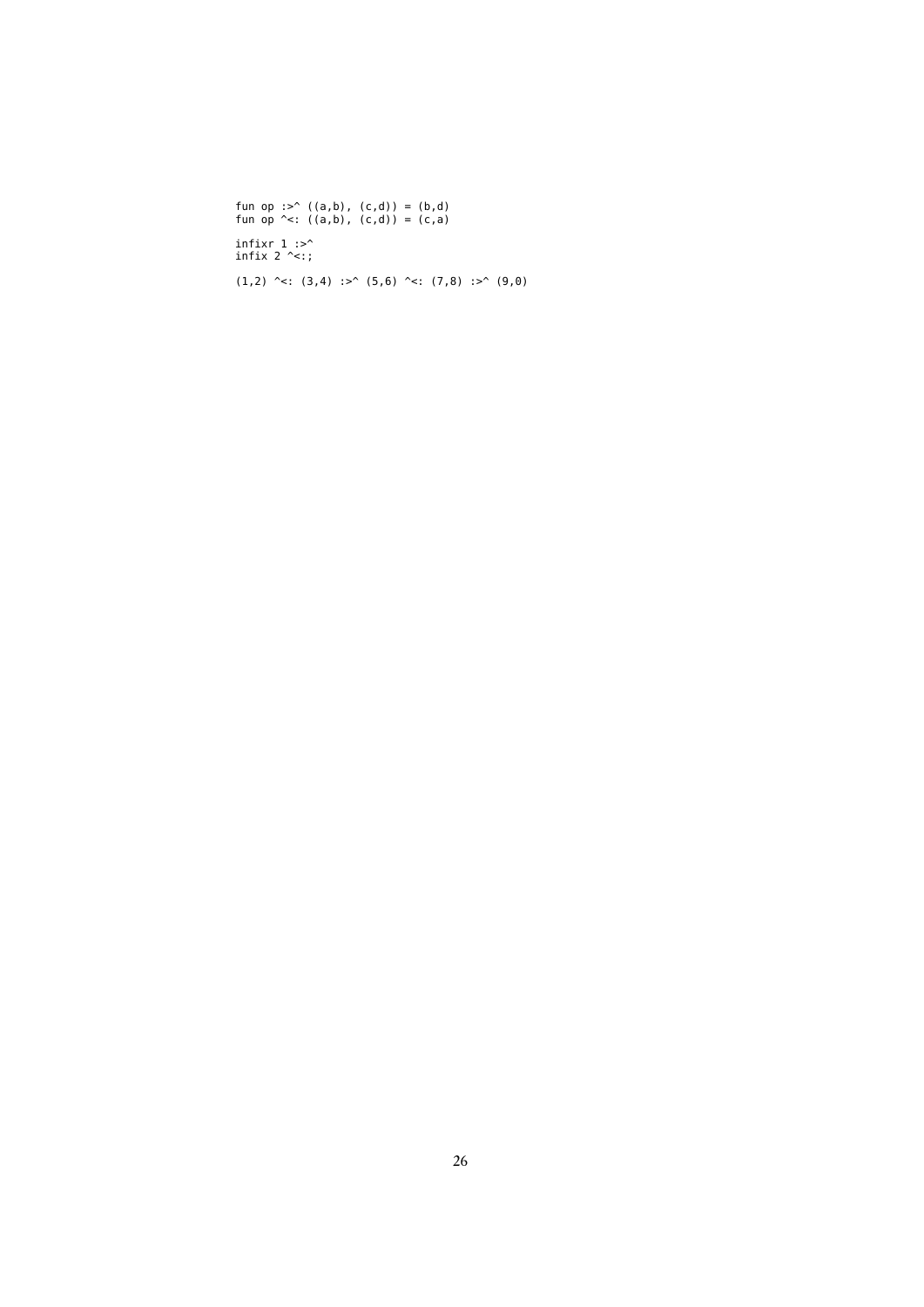# Computing  $1 - 1$ B Computing 1 − 1  $\mathbf{B}$

Here are the seventeen reductions that get PRED 1 to normal form: Here are the seventeen reductions that get **PRED** 1 to normal form:  $(\lambda n.(\lambda p.p\,\lambda x.\lambda y. y)(n((\lambda f.\lambda p.(\lambda x.\lambda y.\lambda f.f\, x. y))f((\lambda p.p\,\lambda x.\lambda y. x)p))(\lambda p.\lambda x.\lambda y. x)p))\lambda n.\lambda f. (f\, x))((\lambda x.\lambda y.\lambda f.f\, x. y)(\lambda f.\lambda x. x))f.\lambda f. \lambda x. x))[(\lambda f.\lambda x.f\, x]$ (*λ*n.(*λ*p. p *λ*x.*λ*y.y) (n ((*λ*f .*λ*p.(*λ*x.*λ*y.*λ*f .f x y) (f ((*λ*p. p *λ*x.*λ*y.x) p)) ((*λ*p. p *λ*x.*λ*y.x) p))*λ*n.*λ*f .*λ*x.n f (f x)) ((*λ*x.*λ*y.*λ*f .f x y) (*λ*f .*λ*x.x)*λ*f .*λ*x.x)))[*λ*f .*λ*x.f x]  $\to$   $(\lambda x.\lambda f.f.x y)$ [( $\lambda n.\lambda f. \lambda x.n.f(f x))$ (( $\lambda p.p.\lambda x.\lambda y.x)$ )(( $\lambda x.\lambda y. \lambda f. \lambda x.x$ ))](( $\lambda p.\lambda x.\lambda y.x$ ))(( $\lambda p.p.\lambda x.\lambda y.x$ ))( $\lambda f. \lambda x.x$ )) $\lambda x.\lambda y.\lambda f. \lambda x.x$ ))) (*λ*x.*λ*y.*λ*f .f x y)[(*λ*n.*λ*f .*λ*x.n f (f x)) ((*λ*p. p *λ*x.*λ*y.x) ((*λ*x.*λ*y.*λ*f .f x y) (*λ*f .*λ*x.x)*λ*f .*λ*x.x))] ((*λ*p. p *λ*x.*λ*y.x) ((*λ*x.*λ*y.*λ*f .f x y) (*λ*f .*λ*x.x)*λ*f .*λ*x.x))*λ*x.*λ*y.y  $\to$  ( $\lambda$ p.p  $\lambda x. \lambda y. y$ )[( $\lambda f. \lambda x. f. x$ )(( $\lambda f. \lambda y. \lambda f. f. x. y$ )(( $\lambda f. \lambda x. \lambda y. x$ ) p))(( $\lambda p. p. \lambda x. \lambda y. x f$ )))  $\lambda x. n$   $f$  ( $f$  x))(( $\lambda x. \lambda y. \lambda f. f. x. y$ ))( $\lambda f. \lambda x. x$ )] → (λp.p λx.λy.y)[(λf.λx.f x)((λf.λp.(λx.λy.λf.f xy)(f ((λp.p λx.λy.x)p))((λp.p λx.λy.x)p)) λn.λf.λx.n f (f x))((λx.λy.λf.f xy)(λf.λx.x)1<br>.  $\to$  (λy.λf .f ((λn.λf .λx.n f (f x))((λp.p λx.λy.x)((λx.λy.λf .f x y)(λf .λx.x))( h.x.x)))))][(λp.p λx.λy.x)((λx.λy.λf .f x y)(λf .λx.x)) λf .λx.x)] λx.λy.y → (λy.λf ((λn.λf .λx.n f (f x))((λp.p λx.λy.x)((λx.λy.λf .f x y)(λf .λx.x)) f .λx.x))) y)[(λp.p λx.λy.x)((λx.λy.λf .f x y) (λf .λx.x)] λx.x)] λx.λy.y<br>→ (λ → (Xf .f ((\m.xf . \x:n f (f x))((\xp .p \x: \y.x)((\x: \y. \f .f x y)(\f . \x:x)){ . \x:x))) (\\p .p \x: \y.x)((\x: \y.x) (\x . \y. \f . \x:x)) {\f . \x:x)))[\x: \y.y] → (λf f ((λn.λf .λx.n f (f x))((λp.p λx.λy.x)((λx.λy.λf f x y)(λf .λx.x)))(((λx.x)))((λp.p λx.λy.x)((λx.λy.λf .f xy)(λf.λx.x)),f.λx.x))][λx.λy.y]  $\to$  ( $\lambda f. \lambda x.f. x$ )[( $\lambda f. \lambda p. (\lambda x.\lambda y.\lambda f.f. x y)$ )(( $\lambda ( \lambda p.p. \lambda x.\lambda y.x)$ ))(( $\lambda p.p. \lambda x.\lambda y.x)$ )))  $\lambda n. \lambda f. \lambda x.n.f. (f x)$ ] (( $\lambda x.\lambda y.\lambda f.f. x y)$ )( $\lambda f. \lambda x.x$ )  $\lambda f. \lambda x.x$ )  $\lambda x.\lambda y.y$ → (λf .λx.f x)[(λf .λp:(λx.λ9; λf .f xy)(f ((λp:p λx.λ9; x)p))((λp:p λx.λ9; x)p)) λn.λf .λx.n f (f x)] ((λx.λ9; λf f xy)(λf .λx.x) λf .λx.λ9;9<br>→ (λ → (λx.λy.y)[(λn.λf.λx.nf (f x))((λp.p λx.λy.x)((λx.λy.λf.f xy)(λf.λx.x)){/.λx.x))] ((λp.p λx.λy.x)((λx.λy.λf.f xy)(λf.λx.x))<br>→ (λ  $\rightarrow$   $(\lambda x.\lambda y.y)[(\lambda n.\lambda f. \lambda x.n f. (f x))((\lambda p.\rho.\lambda x.\lambda y.x)((\lambda x.\lambda y.\lambda f. f x y))(\lambda f.\lambda x.x))][(\lambda p.\rho.\lambda x.\lambda y.x)((\lambda x.\lambda y.\lambda f. f x y)(\lambda f.\lambda x.x))$ → (λx(λf .λp .(λx.λy .λf .f xy)(f ((λp .p λx.λy.x)p))((λp .p λx.λy.x)p))(λn.λf .λx.n f (f x))x)[(λx.λy.λf .f xy)(λf .λx.x) λf .λx.x] λx.λy.y  $\rightarrow$  (λx (λf ·λp (λx ·λg ·λf ·f xy)(f ((λp ·p λx ·λy ·x)p))((λp ·p λx ·λy ·x)p))(λn .λf ·λx .n f (f x))x)[(λx ·λy ·λf ·xy) (λf ·λx ·x] λx ·λy ·y<br> $\rightarrow$  $\rightarrow$  (λf  $\lambda$ p.(λx.λy.λf  $.f xy)(f  $((\lambda p. p\lambda x.\lambda y.x)p)(((\lambda p. p\lambda x.\lambda y.x)p)[[\lambda n. \lambda f. \lambda x.n f(f x)]((\lambda x.\lambda y.\lambda f.f xy)(\lambda f.\lambda x.x)\lambda f.\lambda x.x)\lambda x.\lambda y.y$$ → (λf-λp (λx.λy.λf-f xy)(f ((λp.p λx.λy.x)p))((λp.p λx.λy.x)p))[λn.λf-λx.n f (f x)] ((λx.λy.λf-f xy)(λf-λx.x) λf-λx.x) λx.λy.y<br>→ → (λp.(λx.λy.λf .f xy)((λn.λf .λx.n f (f x))((λp.p λx.λy.x) p))((λp.p λx.λy.x) p))[(λx.λy.λf .f xy)(λf .λx.x) λf .λx.x] λx.λy.y  $\rightarrow$  (λp (λx.λg.λf .f x9)((λn.λf .λx.n f (f x))((λp .p λx.λy.x)p))((λp .p λx.λy.x)p))[(λx.λy.λf .f x9)(λf .λx.x) λf .λx.x] λx.λ9.y  $\rightarrow (\lambda y. y) [(\lambda p. p. \lambda x. \lambda y. x)((\lambda x. \lambda y. \lambda f. f x y)(\lambda f. \lambda x. x) \lambda f. \lambda x. x)] \rightarrow (\lambda p. p. \lambda x. \lambda y. x) [(\lambda x. \lambda y. \lambda f. f x y)(\lambda f. \lambda x. x) \lambda f. \lambda x. x]$  $\rightarrow$  (λy v)[(λ p λx.λy .x)((λx.λy.λf .f xy)(λf .λx.x) λf .λx.x)]  $\rightarrow$  (λ p .p λx.λy.x)[(λx.λy.λf .f xy)(λf .λx.x) λf .λx.x]  $\rightarrow (\lambda x.\lambda y.\lambda f.f.x y)[\lambda f.\lambda x.x](\lambda f.\lambda x.x)\lambda x.\lambda y.x \rightarrow (\lambda y.\lambda f.f(\lambda f.\lambda x.x)y)[\lambda f.\lambda x.x]\lambda x.\lambda y.x$  (*λ*x.*λ*y.*λ*f .f x y)[*λ*f .*λ*x.x] (*λ*f .*λ*x.x)*λ*x.*λ*y.x → (*λ*y.*λ*f .f (*λ*f .*λ*x.x) y)[*λ*f .*λ*x.x]*λ*x.*λ*y.x  $\lambda f. f(\lambda f. \lambda x.x) \lambda f. \lambda x.x [\lambda x. \lambda y.x] \rightarrow (\lambda x. \lambda y.x [\lambda f. \lambda x.x] \lambda f. \lambda x.x$  (*λ*f .f (*λ*f .*λ*x.x)*λ*f .*λ*x.x)[*λ*x.*λ*y.x] → (*λ*x.*λ*y.x)[*λ*f .*λ*x.x]*λ*f .*λ*x.x  $\rightarrow (\lambda y.\lambda f.\lambda x.x)[\lambda f.\lambda x.x]$ (*λ*y.*λ*f .*λ*x.x)[*λ*f .*λ*x.x]

Contrast this with the converse operation of computing 0+1 which is the reductions in SUCCO: Contrast this with the converse operation of computing 0  $+$  1 which is the reductions in SUCC0:

 $\rightarrow$   $\lambda f. \lambda x.x$ 

(*λ*n.*λ*f .*λ*x.n f (f x))[*λ*f .*λ*x.x] → *λ*f .*λ*x.(*λ*f .*λ*x.x)[ f ] (f x) → *λ*f .*λ*x.(*λ*x.x)[ f x] → *λ*f .*λ*x.f x  $(\lambda n.\lambda f.\lambda x.n f(f(x))[\lambda f.\lambda x.x] \to \lambda f.\lambda x. (\lambda f.\lambda x.x)[f](f(x) \to \lambda f.\lambda x. (\lambda x.x)[f(x] \to \lambda f.\lambda x.f x$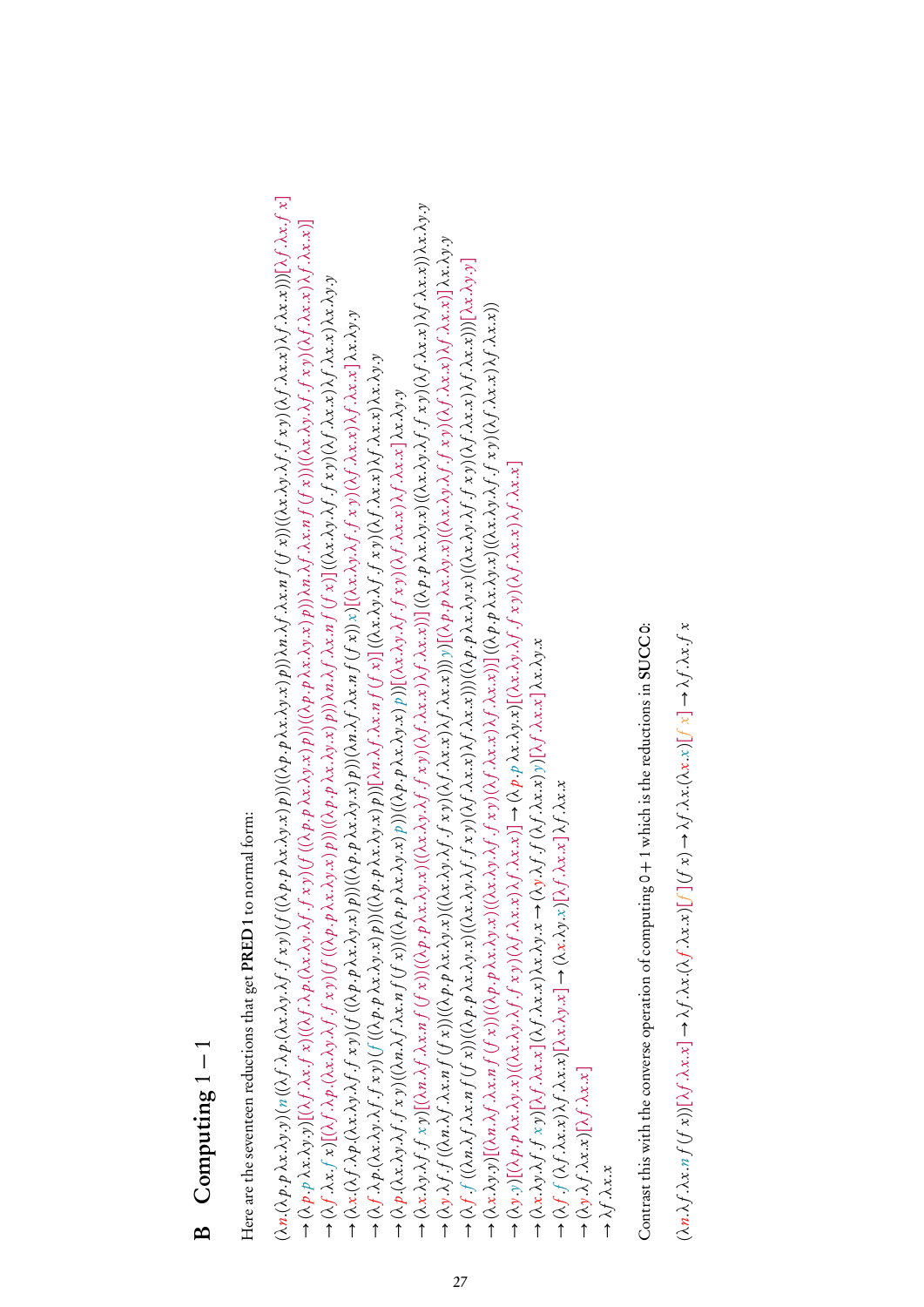# C Type derivation C Type derivation

For the term  $(\lambda n.\lambda f.\lambda x.nf\left(f\,x\right))$  we have For the term  $(\lambda n.\lambda f.\lambda x.nf(f\ x))$  we have

COMB: † :(*τ* → *τ*0) → *τ*00 → *τ*00, f :*τ* → *τ*0, x : *τ* ` n :(*τ* → *τ*0) → *τ*00 → *τ*00 TAUT: n :(*τ* → *τ*0) → *τ*00 → *τ*00, f :*τ* → *τ*0, x : *τ* ` f :*τ* → *τ*0 :(*τ* → *τ*0) → *τ*00 → *τ*00, f :*τ* → *τ*0, x : *τ* ` n f :*τ*00 → *τ*00 nnTAUT: 

COMB: ‡ :(*τ* → *τ*0) → *τ*00 → *τ*00, f :*τ* → *τ*0, x : *τ* ` f :*τ* → *τ*0 TAUT: n :(*τ* → *τ*0) → *τ*00 → *τ*00, f :*τ* → *τ*0, x : *τ* ` x :*τ* :(*τ* → *τ*0) → *τ*00 → *τ*00, f :*τ* → *τ*0, x : *τ* ` (f x):*τ*0 nnTAUT: 

† n $m: (\tau \to \tau') \to \tau'' \to \tau''$ ,  $f: \tau \to \tau'$ ,  $x: \tau \mapsto \tau'' \to \tau''$ <br> $m: (\tau \to \tau'') \to \tau'' \to \tau''$ ,  $f: \tau \to \tau', x: \tau \mapsto (f x): \tau' \to \tau''$ COMB: n $\frac{n\cdot(\tau \to \tau') \to \tau'' \to \tau'', f : \tau \to \tau', x : \tau \vdash n f(f(x)) : \tau''}{n}$ ABS: n

 $\frac{\partial}{\partial t} f(x) \to \tau'' \to \tau''$ , *f* : *τ* → *τ*<sup>0</sup> λ*x*.*n f* (*f x*):*τ* → *τ*<sup>0</sup>, *τ* ABS: n $\frac{n}{(τ \to τ') \to τ'' \to τ'' \to λf. \lambda x.n f (f x)(τ \to τ') \to τ \to τ'$ ABS:  $\frac{\text{ABS}}{\text{+}} \frac{\lambda}{\lambda n} \cdot \lambda f \cdot \lambda x \cdot n f(f(x)) : ((\tau \to \tau') \to \tau'' \to \tau'') \to (\tau \to \tau') \to \tau \to \tau'$ 

Hence

$$
\frac{\overline{+ \lambda n. \lambda f. \lambda x.n f(f(x)) \cdot ((\tau \to \tau') \to \tau'' \to (\tau \to \tau') \to (\tau \to \tau') \to (\tau \to \tau') \quad \overline{+ (\lambda f. \lambda x.x) \cdot (\tau \to \tau') \to \tau'' \quad \cdots \quad}}{+ (\lambda n. \lambda f. \lambda x.n f(f(x)) \lambda f. \lambda x.x. (\tau \to \tau') \to \tau \to \tau' \quad \cdots \quad}
$$

Therefore  $(\lambda n.\lambda f.\lambda x.n f(f x))\lambda f.\lambda x.x$  is well-typed whatever the actual types  $\tau$  and  $\tau'$ . Therefore (*λn.λf.λx.nf* (*f x*))*λf.λx.x* is well-typed whatever the actual types *τ* and *τ'*.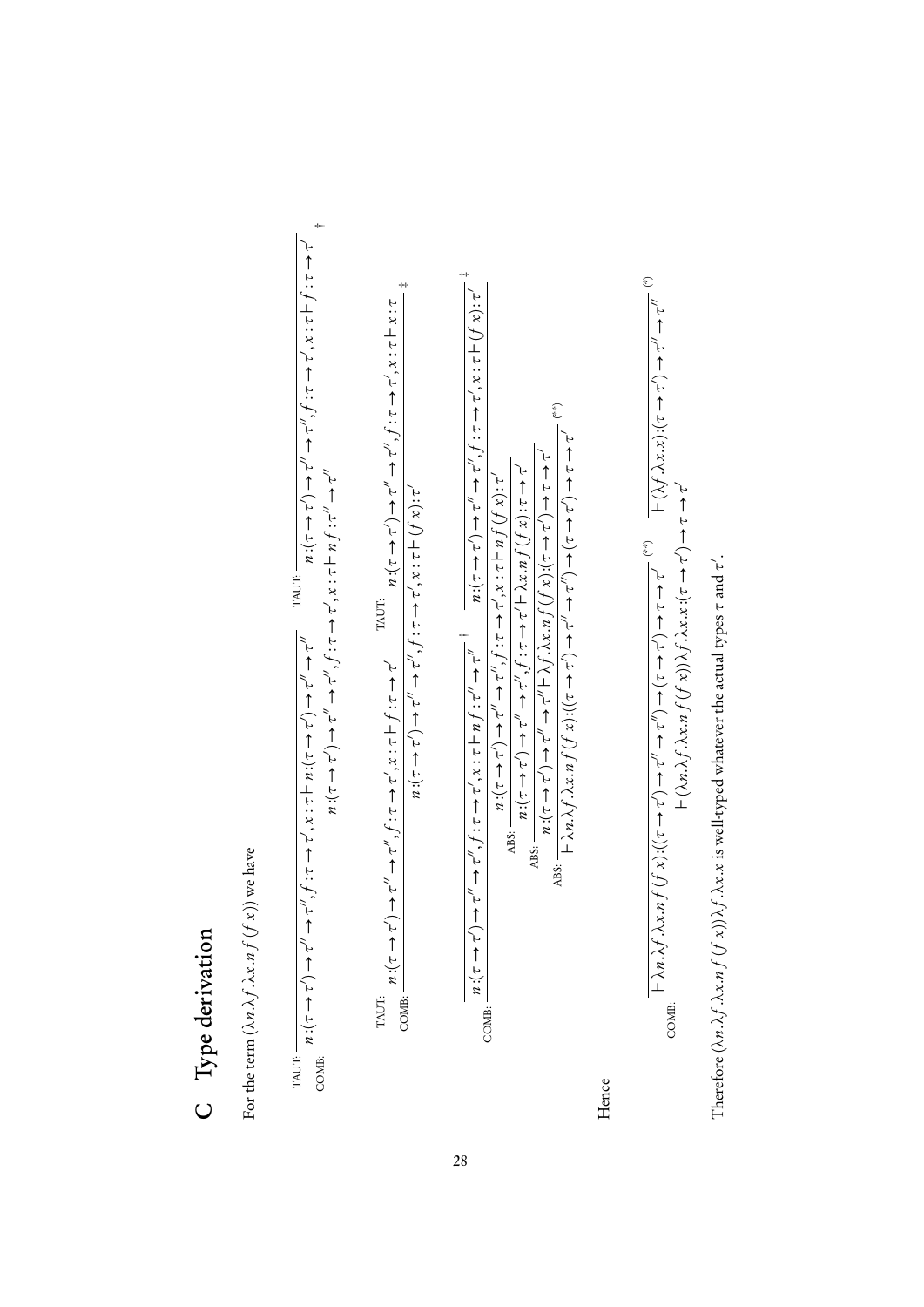# D Printing Types

```
fun pptsterm tau =
     let fun iter prec (Tyvar name) = ""^name<br>| iter prec (Tyapp(name,[])) = name<br>| iter prec (Tyapp("%f",[a1,a2])) =<br>let fun maybebracket s = if prec <= 10 then s else "("^s^")"
               in
                   maybebracket ((iter 11 a1)^" -> "^(iter 10 a2))
               end
         | iter prec (Tyapp(name,args)) =<br>
let fun arglist r [] = r<br>
| arglist r (h::t) =
                                 arglist (r^{\wedge}(iter 30 h)^{\wedge}(if t=[] then "" else ", ")) t
               in
                     if (length args) > 1 then (arglist "(" args)^") "^name
else (arglist "" args)^" "^name
              end
    in
           iter 10 tau
    end
fun ppterm (Tyvar name) = name<br>
| ppterm (Tyapp(name,[])) = name<br>
| ppterm (Tyapp(name,args)) =<br>
let \, fun \, \text{arglist r (h::t)} = \, \text{arglist (r^(|0)^(if t=[] then "" else ",")) t}in
              name^(arglist "(" args)^")"
          end
fun ppsubs s =let fun iter r [] = r^{\sim}"]"
                | iter r ((term,var)::t) =<br>iter (r^(ppterm term)^"/"^var^(if t=[] then "" else ",")) t
      in iter "[" s end
fun ppexp e =let fun ppe r e =case e of
               (Var v) => r^v| (Comb(e1,e2)) => r^"("^(ppe "" e1)^" "^(ppe "" e2)^")"
| (Abs(v,e)) => r^"(\\"^v^"."^(ppe "" e)^")"
| (Let((v,e1),e2)) => r^"let "^v^"="^(ppe "" e1)^" in "^(ppe "" e2)
    in
         ppe "" e
    end
fun ppts sigma =let fun iter r (Forall(sv,sts)) = iter (r^"!"^sv^".") sts
| iter r (Type term) = r^(pptsterm term)
    in
         iter "" sigma
    end
fun ppassums Gamma =<br>
let fun iter r [] = r<br>
| iter r ((v,ts)::assums) =<br>
iter (r^v^":"^(ppts ts)^(if assums=[] then "" else ",")) assums<br>
in<br>
iter "" Gamma
    end
```